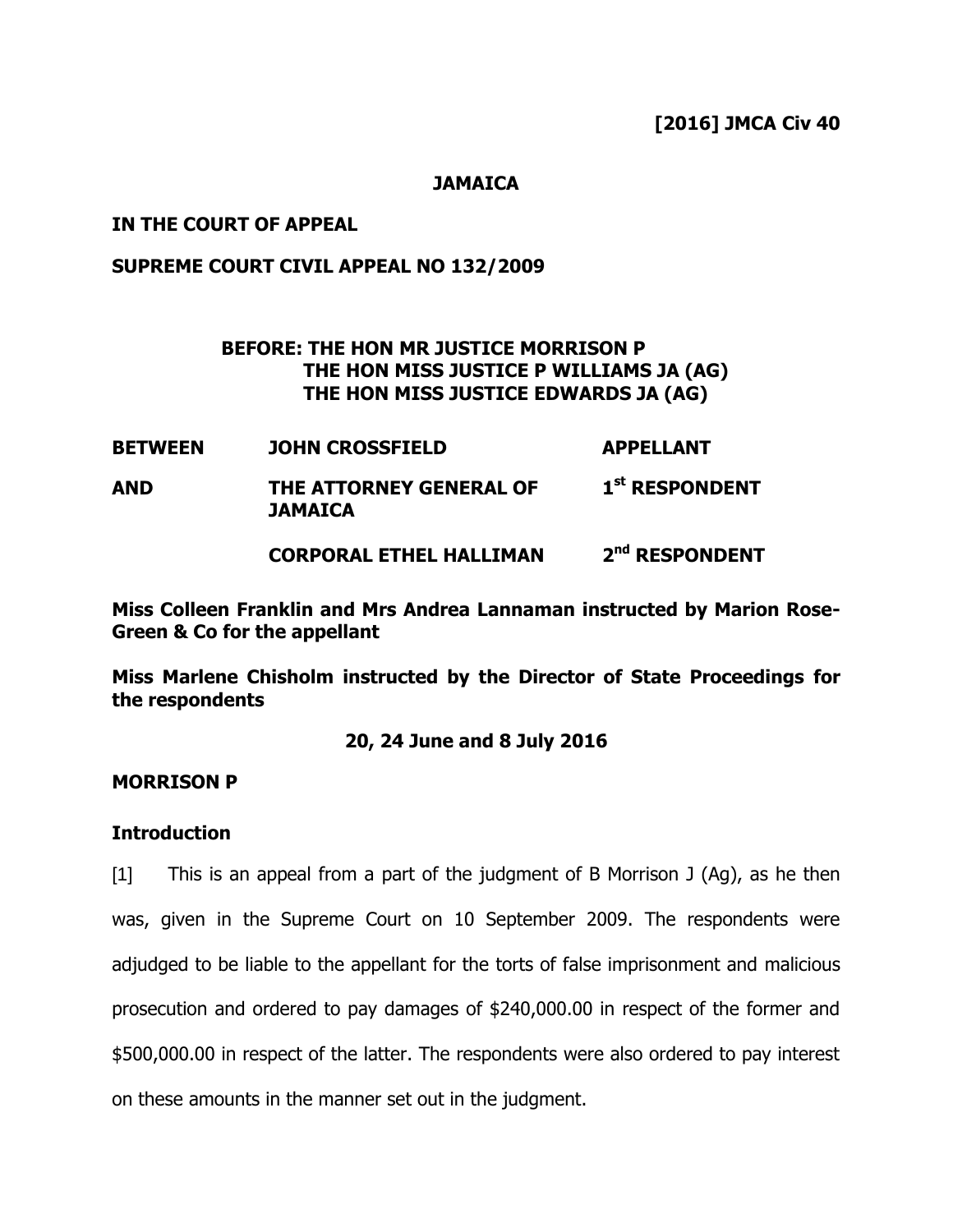[2] The appellant's principal complaint in this appeal is that the amounts awarded by the judge for damages were insufficient compensation for the wrongs done to him. In addition, he contends that the judge erred in declining to award him aggravated and/or exemplary damages. The respondents say, on the other hand, that the amounts awarded by the judge constitute adequate compensation in all the circumstances and ought not therefore to be disturbed.

[3] On 24 June 2016, this court made the following orders:

1) Appeal allowed and the judgment of B Morrison J (Ag) is varied as follows.

2) Judgment is entered for the appellant against the respondents for -

- (i) false imprisonment in the sum of \$600,000.00, with interest at the rate of 6% per annum from 2 May 1996 to 21 June 2006 and thereafter at the rate of 3% per annum from 22 June 2006 to 10 September 2009;
- (ii) malicious prosecution in the sum of \$1,500,000.00 with interest at the rate of 6% per annum from 2 May 1996 to 21 June 2006 and thereafter at the rate of 3% per annum from 22 June 2006 to 10 September 2009;

(iii) aggravated damages in the sum of \$400,000.00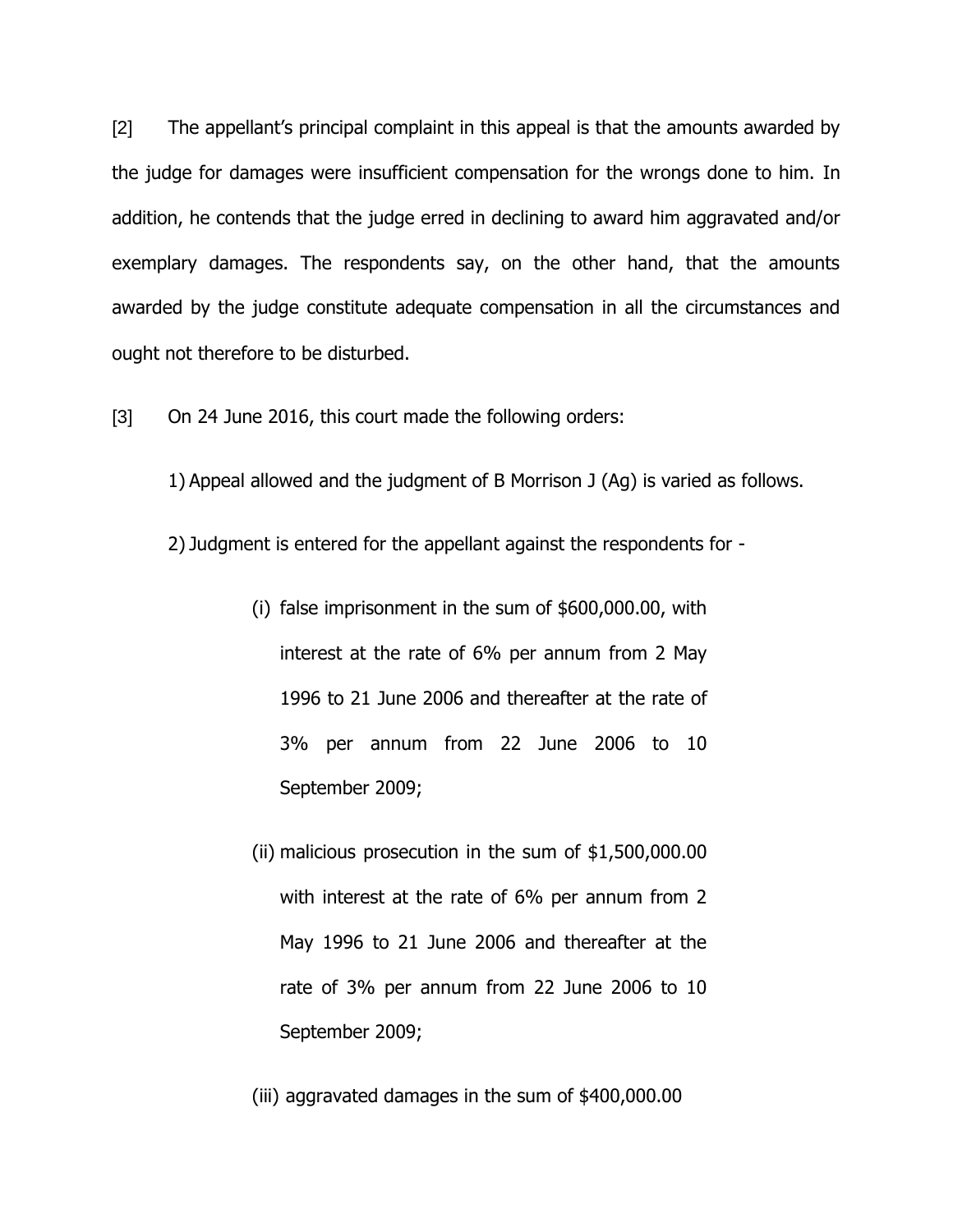- 3) Costs of the appeal to the appellant to be agreed or taxed.
- [4] These are my reasons for concurring in these orders.

#### **The factual background**

[5] The appellant"s claim against the respondents arose in the following way. The appellant was at the material time employed to Environmental Security Company Ltd (ESC Ltd) as an unarmed security guard. His evidence was that he was also an entertainer. His stage name was 'Red Danger'.

[6] On 2 May 1996, the appellant, along with another security guard, was stationed at the Queen"s Warehouse (the warehouse) at the Norman Manley International Airport. At about 10:15 pm, the appellant saw a car enter the premises with four men aboard. The men, who the appellant thought to be suspicious-looking, attempted to break into the warehouse. The appellant sought the assistance of members of the Jamaica Defence Force (JDF), who were stationed nearby at the Norman Manley Alpha One Base. He requested that they call the police. The soldiers accompanied him back to the warehouse, by which time the men had left the warehouse compound. But, shortly thereafter, at about 11:00 pm, the same car returned to the warehouse compound, forcing the appellant to seek assistance again - this time unsuccessfully - from the soldiers. Upon the appellant's return to the warehouse compound, he now saw three men trying to pry open the grill to the warehouse. A fourth man was directed by one of the others to keep guard over the appellant. While he was being so guarded, a police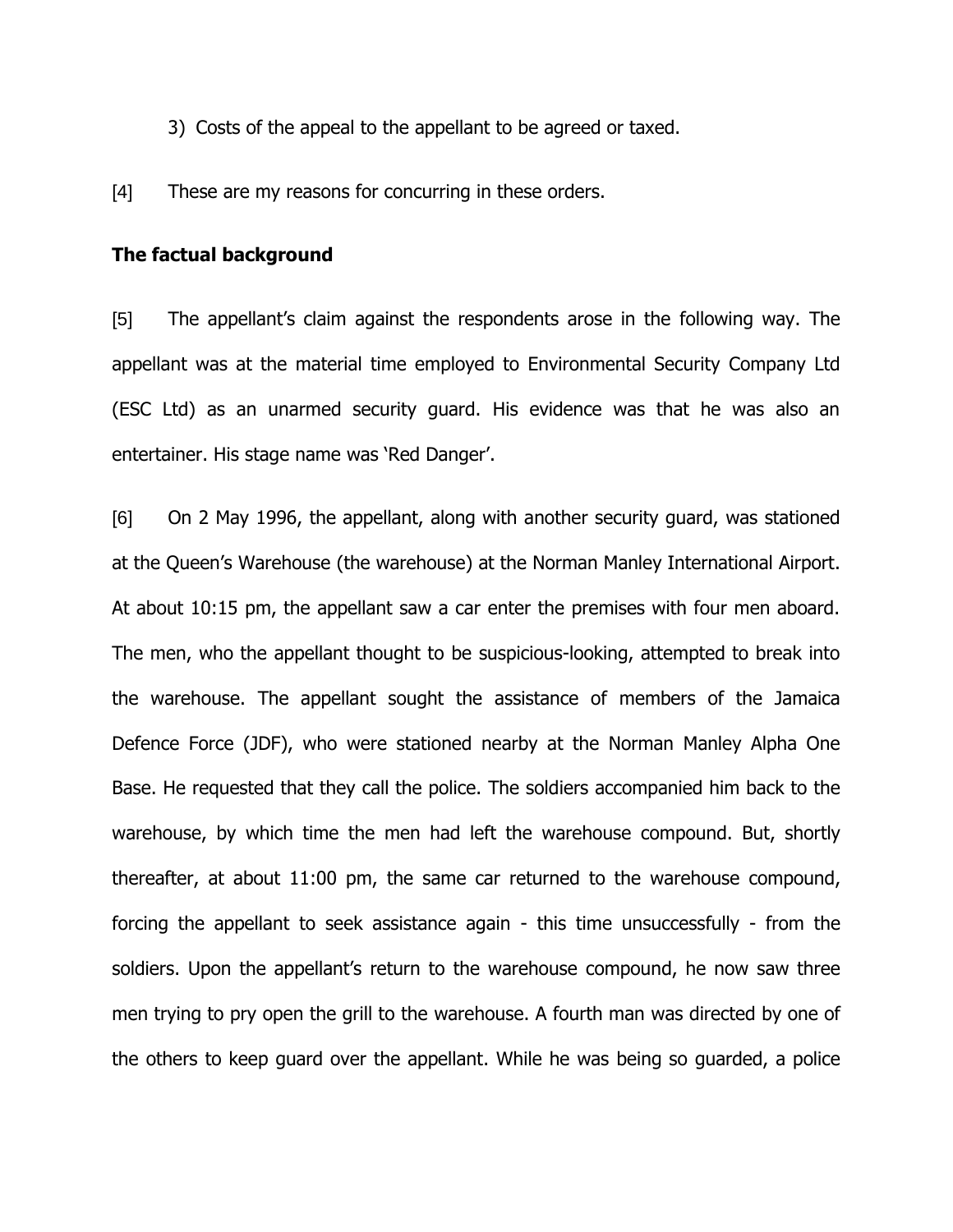car drove onto the warehouse compound and the miscreants dispersed in various directions. The second respondent was one of the police officers in the car.

[7] That same night, the appellant gave a statement to, and was rigorously questioned by, the police. The next thing that happened was that the appellant found himself being arrested and charged by the second respondent for unlawfully dealing in cocaine, unlawfully taking steps to import cocaine, unlawfully having cocaine in his possession, unlawfully having in his possession warehouse-breaking implements and breaking and attempting to enter the warehouse. The appellant, who was taken into custody that said night, was detained for four days before being taken before the court on the 6 May 1996. He remained in custody until he was eventually granted bail on 11 July 1996.

[8] Of his time in custody, the appellant said this<sup>1</sup>:

"22. I was handcuffed and placed in lock up. I was still in my uniform and begged the police to allow me to change my uniform and they said they do not have anytime for that. Some guys inside the lock up rushed towards me, they called me an informer and told me that I am going to die.

23. I felt so embarrassed as other member [sic] of the public, who came in the police station saw me in the lock up.

24. I was taken to the Central Police Station and placed in a cell. Throughout the journey from Norman Manley Police Station to Central Police Station I was handcuffed and treated with grave disrespect.

 $<sup>1</sup>$  At paras 22-36 of his witness statement dated 25 September 2007</sup>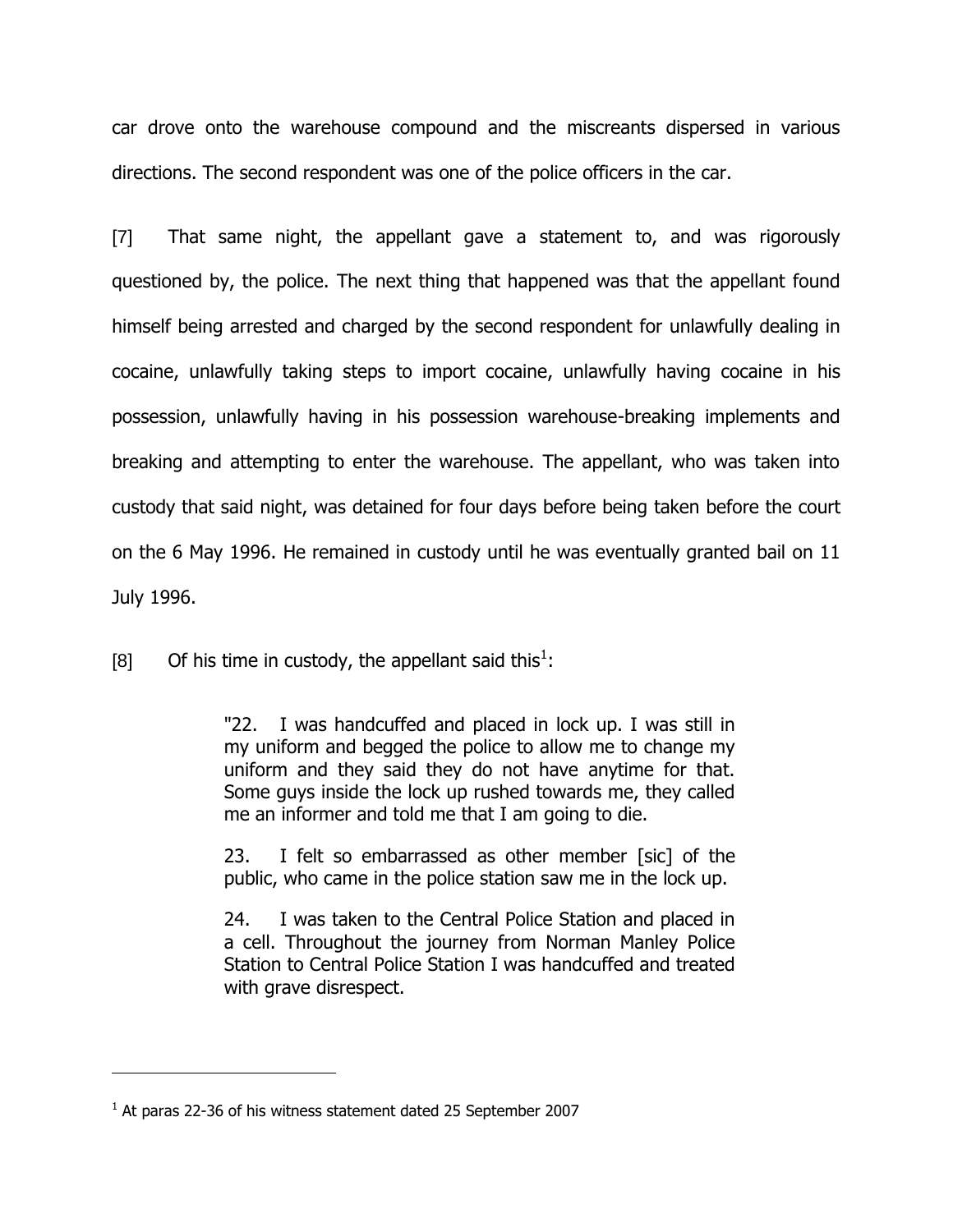25. The cell at Central Police Station was unbearable. The cell was over crowded. I shared the crowded cell with a number of other persons including murderers and gunmen.

26. I was taken from the Central Police Station on several occasions to the Half-Way-Tree Court and Ms. Halliman opposed bail. On each attendance to Court I thought I would be granted bail and released from jail but I was denied bail. I was in deep distress and cried on each occasion and I felt like dying, as I knew I had to return to the terrible conditions of the jail cell.

27. I was denied bail and spent about eight weeks in jail and was granted bail in July 1995 [sic]. Throughout this time the other inmates constantly abused me. During the time I was locked up, I was in constant fear for my life, as the other inmates branded me as an informer and threatened to do me harm. I was distressed and get [sic] little sleep. I cried, knowing that I tried to do the right thing and was being punished.

28. At one point, one of the inmates slapped me in my face and called me informer, whilst I was in handcuff and in the presence of the police.

29. The cell was [a] filthy, dirty hole with rats, roaches and every imaginable insect. The floor and walls had faeces and urine all over. Although pails were provided some prisoners would just defecate and urinate on the floor. I had to past [sic] urine and faeces in a pail in the presence of other prisoners.

30. I was itching all over my body and I developed diseases including skin fungus and chickenpox.

31. I was concerned about some of the prisoners because of the condition they had to endure and some were not in their right minds.

32. At nights I lay down on the cold concrete and when I was lucky I was able to get a piece of cardboard. Some of the prisoners even defecate and urinate on the cardboards. I thought I was going out of my mind due to the terrible conditions I had to endure.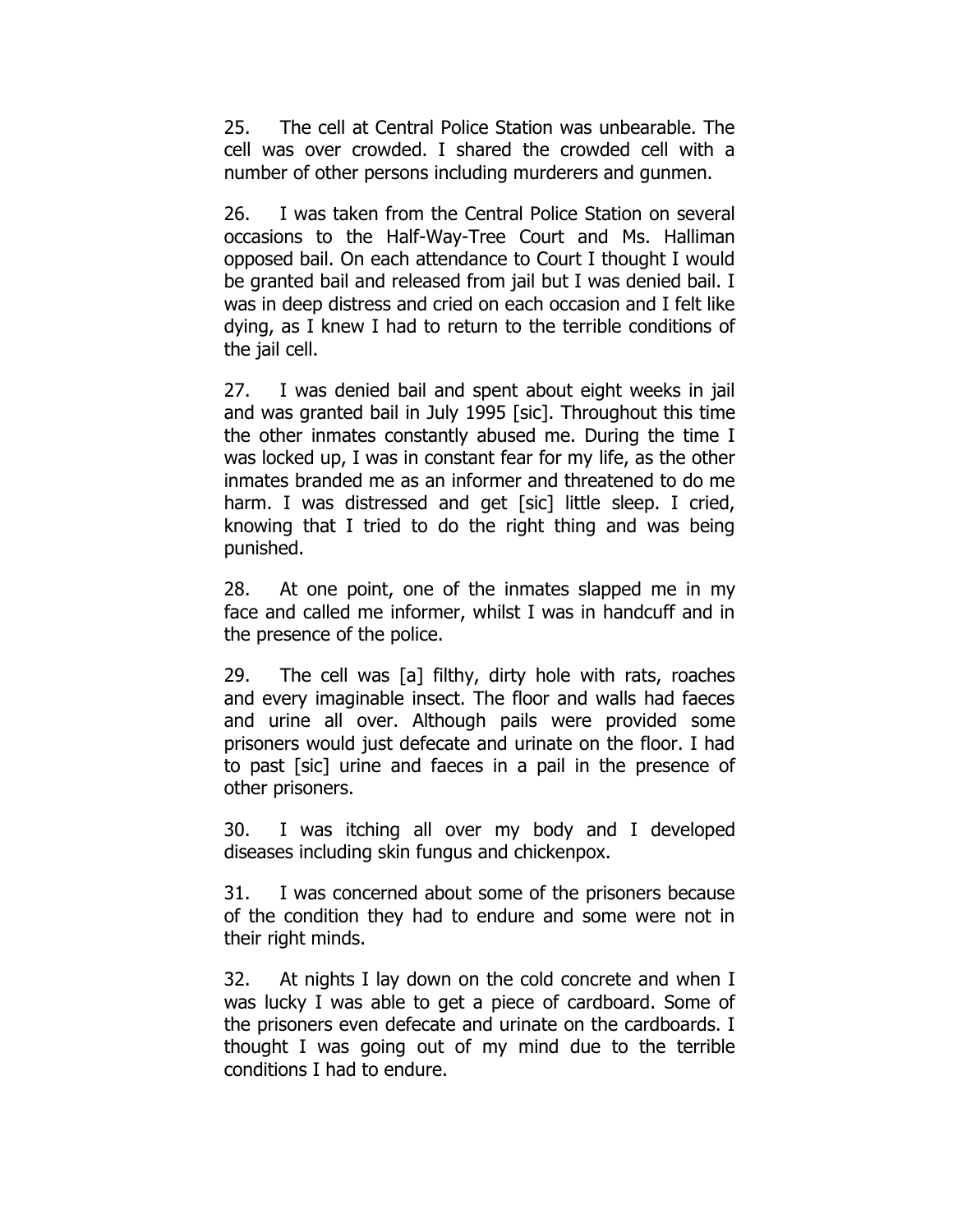33. The food that was provided was poorly cooked, it was insipid and cold. When I could eat, I had to eat in the filthy and unbearable condition of the cell. I was often times nauseous and sick because of the terrible inhumane conditions of the cell.

34. During the time of my arrest my then common-law spouse, now wife, was a constable of police and working at the Half-Way-Tree Police Station. She would visit me. She was accused of being involved with a druggist and was investigated. When my wife came to visit me in lock up, she was treated with grave disrespect from other police officers.

35. In jail I was threatened. One of the inmates told me that 'boy you a go dead early, you are an informer' I feared greatly for my life.

36. I suffered great embarrassment as the information about arrest [sic] was published in the Daily Gleaner. This caused damage to my reputation, which was very distressing and humiliating. My then, common-law spouse and child's mother was and still is a member of the Jamaica Constabulary Force and my relatives was [sic] traumatized not only by my arrest but also the publication."

[9] On various dates (over 30 in all) between 6 May 1996 and 6 March 2001, the appellant was obliged to appear before the Half Way Tree Resident Magistrates Court. Over that period, various witnesses, including the second respondent, gave evidence for the prosecution. Finally, on 6 March 2001, the prosecution decided to offer no further evidence against the appellant and the proceedings against him were dismissed.

[10] For most of this period, the appellant remained employed to ESC Ltd as a security guard. But he resigned in 2000 to take up a better offer with another security company, to which he was still employed at the time of the trial of this matter in the court below. However, his evidence was that after he returned to work after his release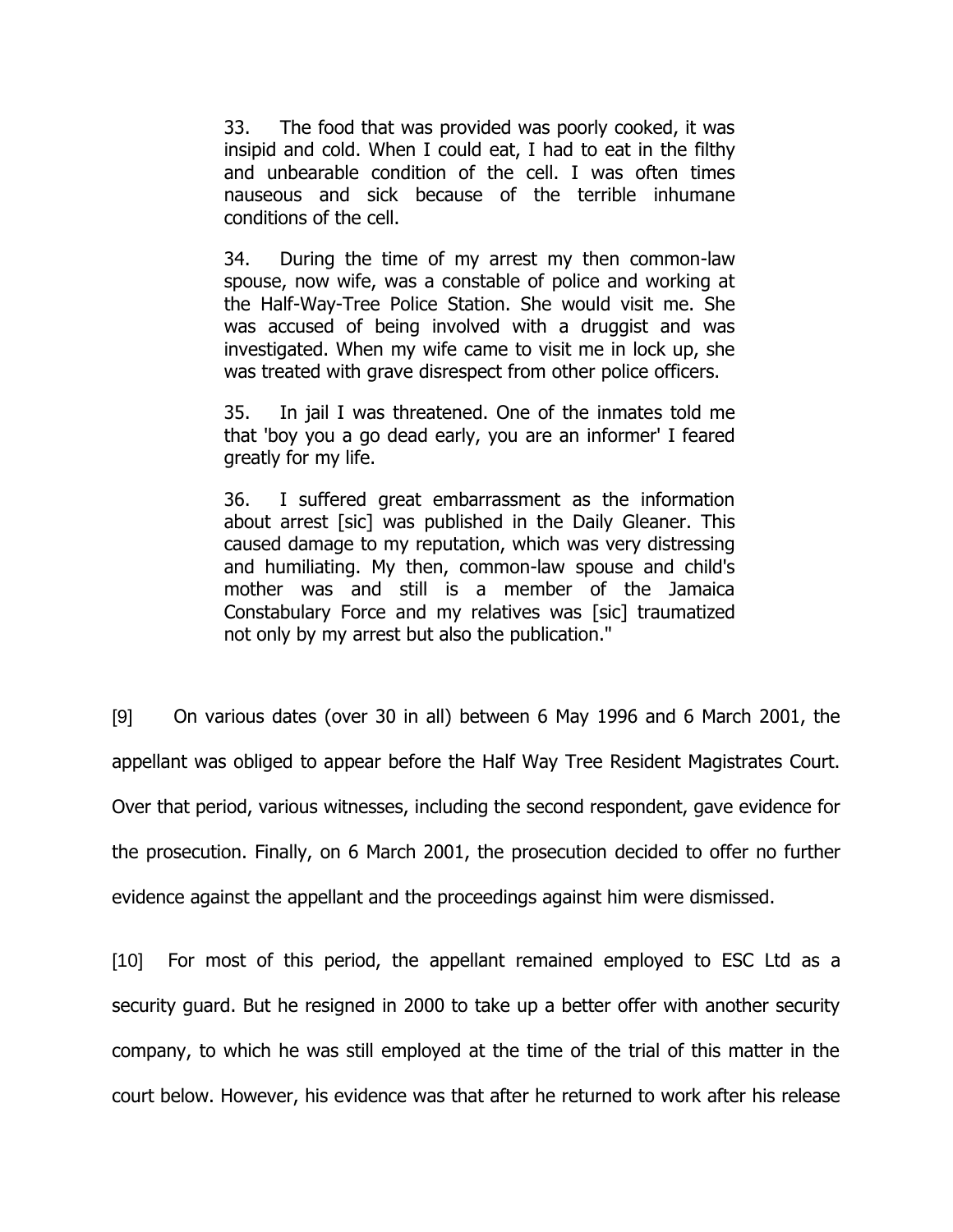from custody in 1996 he underwent strict scrutiny and that other security officers made ugly comments about his character and called him all sorts of "despicable names".

#### **The proceedings in the court below**

[11] As a result, the appellant commenced proceedings against the respondents for damages for false imprisonment and malicious prosecution. In his statement of claim dated 10 October 2001, the appellant alleged that (i) the respondents acted falsely, maliciously, wrongfully and/or without reasonable and/or probable cause; and (ii) the conduct of the second respondent was "arbitrary, oppressive and/or unconstitutional". In these premises, the appellant claimed exemplary and aggravated damages. In their defence dated 23 July 2002, the respondents denied that the appellant had been arrested falsely and without reasonable and/or probable cause as alleged and specifically denied that the appellant was entitled to exemplary or aggravated damages.

[12] After a three day trial, the judge concluded that the second respondent had no reasonable grounds for suspecting that the appellant had committed any offence and found that he had therefore been falsely imprisoned. The judge considered that, had the second respondent investigated the matter properly, she would have been able to obtain confirmation of the appellant"s account of what had happened from the JDF personnel at the nearby base. Instead, the judge said<sup>2</sup>, in his, as usual, special way  $-$ 

 $2$  At page 8 of the judgment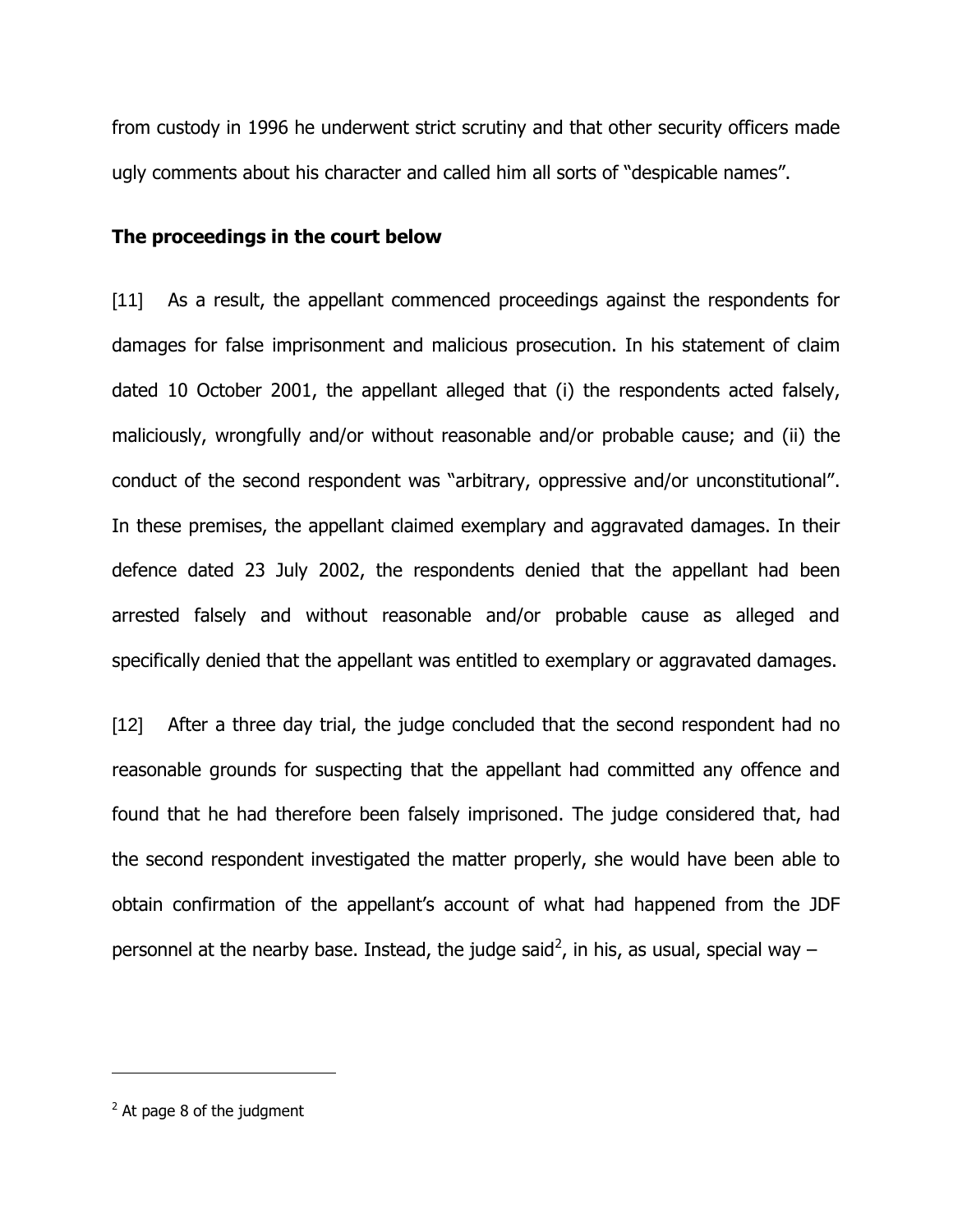" $\ldots$  there was a rush to judgment  $-$  A heedless and mindless rush that obtunded the need for objectively investigating the matter instead of subjectively relying on the dynamic, the appearances, that intruded upon her in the anticipated criminality".

[13] As regards damages for false imprisonment, the judge pointed out that the appellant was brought to court on 6 May 1996, that is, four days after his arrest. The period of detention for which the respondents were liable to the appellant was therefore four days, on the basis that his remand in custody thereafter was pursuant to an order of the court and therefore lawful. The judge then considered the authorities which were cited to him by the appellant"s counsel. These included **Herwin Fearon v The Attorney General of Jamaica and Constable Brown**<sup>3</sup> , in which the claimant was awarded \$280,000.00 for three and a half days detention. The judge then concluded as follows $4$ :

> "The Claimant has asked for a sum of \$600,000.00 whereas the defendants suggest a figure of \$195,000.00. I think that the figures of \$600,000.00 and \$195,000.00 are in the first instance an over-exaggeration and in the second instance an underestimation. Using the benchmark of **Fearon's case** and bearing in mind the antecedents of the current claimant, the unproven trauma and undoubted embarrassment that he suffered, I think, that a sum of \$60,000.00 per day is apposite bearing in mind that every passing hour in custody etches its corrosive effect on the mind. Thus, I award the sum of \$240,000.00 for false imprisonment." (Emphasis as in the original)

 $3$  Claim No 1990/F - 046, judgment delivered on 31 March 2005

 $<sup>4</sup>$  At page 10</sup>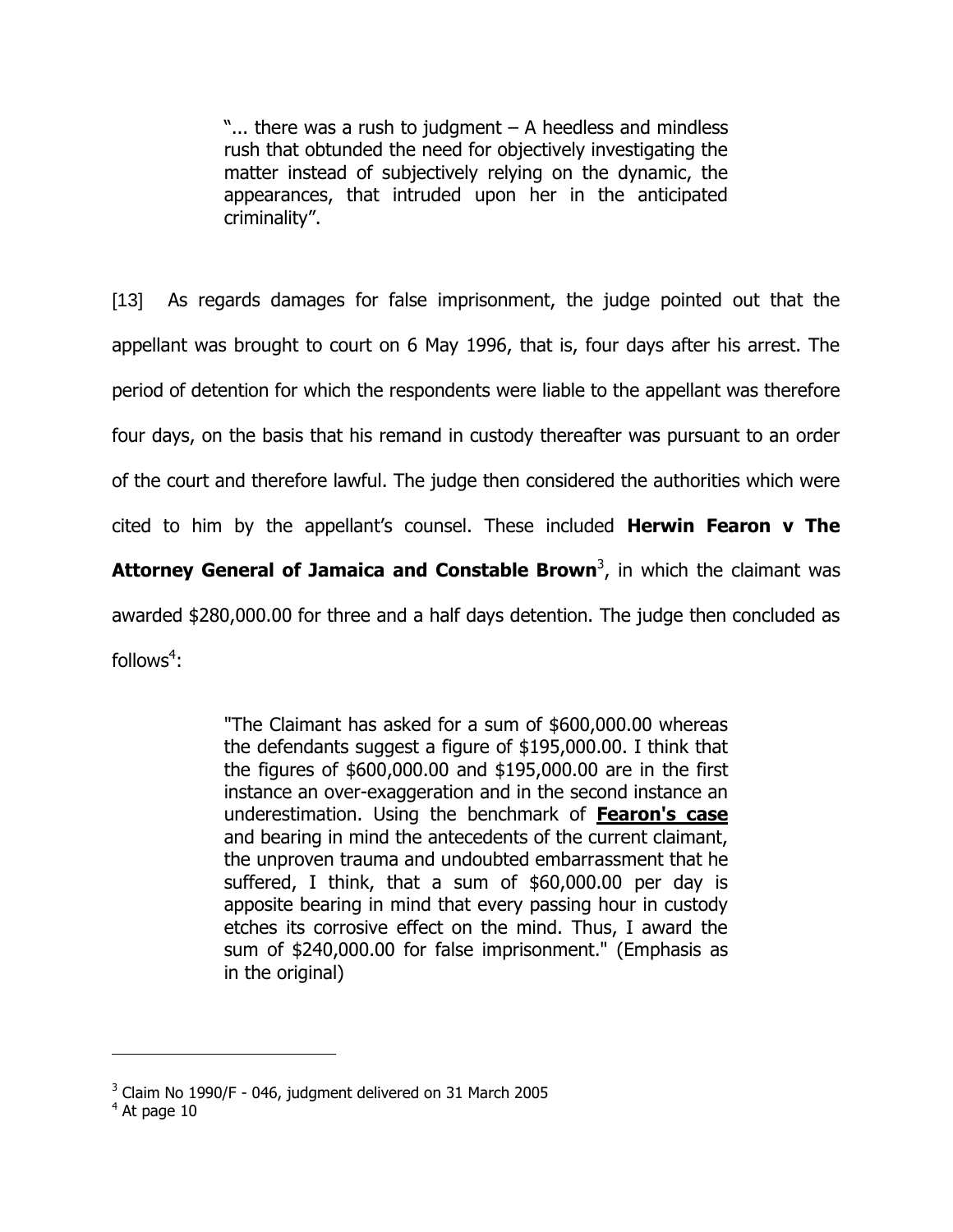[14] In relation to the claim for malicious prosecution, the judge concluded that the elements of the tort had also been amply made out, in that the appellant had been taken before the competent court; the proceedings had been terminated in his favour; the second respondent had instituted those proceedings with malice or had acted without reasonable or probable cause; and that the appellant had suffered damage as a result.

[15] However, on the question of damages, the judge found that "[n]ot one iota of evidence" was presented to show that the appellant had suffered any diminution in his reputation as a result of the proceedings. The judge also found<sup>5</sup> that the charges against the appellant "did not prevent him from going about his normal business ... did not injure his [job] prospects as in fact he got a better paying job, and lastly ... did not affect ... his relationship with his wife and indeed, any member of the community of his residence".

[16] Turning to the authorities relied on by the appellant to justify the award of \$5,000,000.00 sought by him under this head, the judge considered the case of **Keith Nelson v Sgt Gayle and the Attorney General of Jamaica<sup>6</sup> to be apposite. In that** case, despite his finding that there was no evidence of "any deleterious effect" on the claimant as a result of his having been kept before the court for a period of three

 $<sup>5</sup>$  At page 11</sup>

 $^6$  Claim No CL 1998/N - 120, judgment delivered on 20 April 2007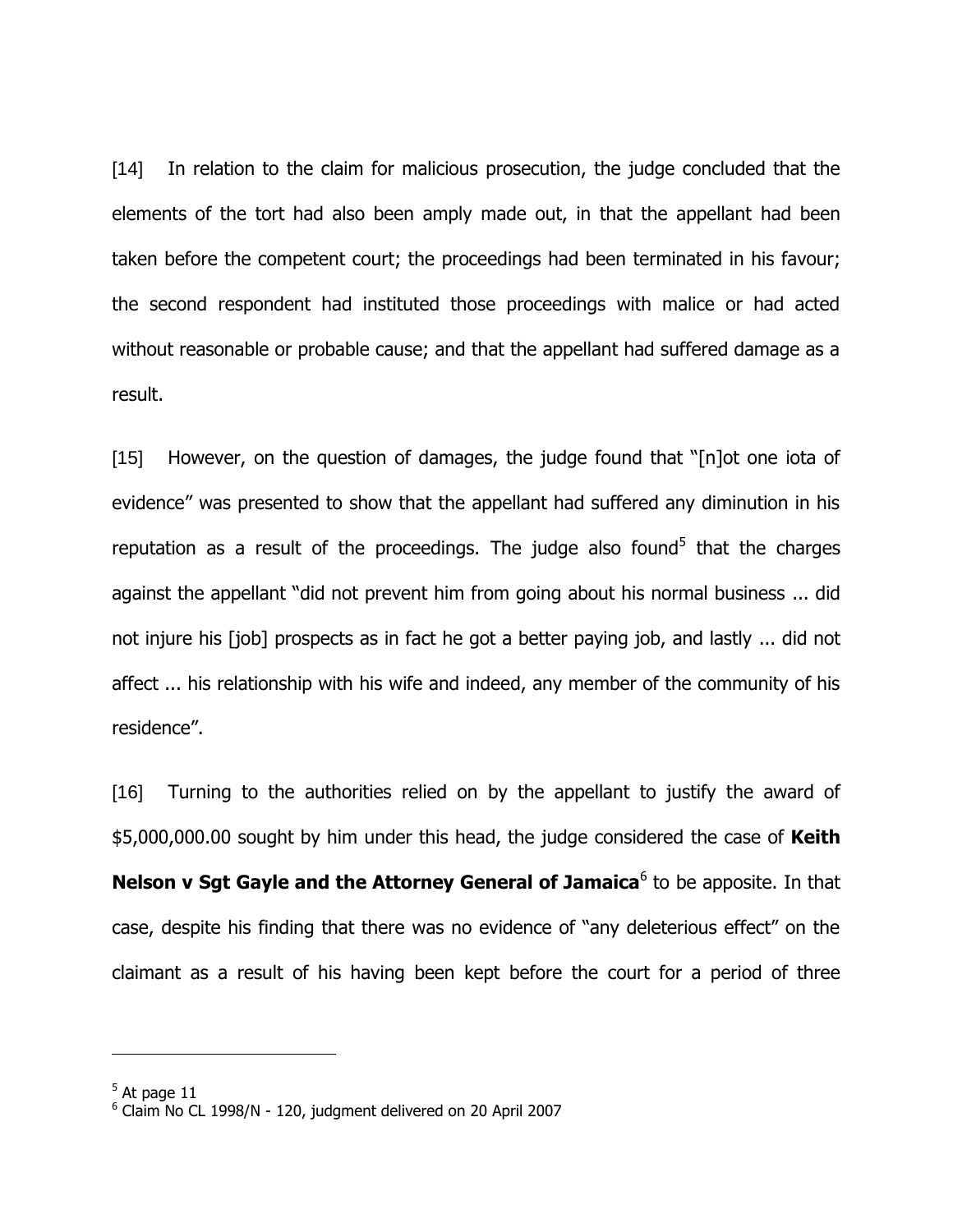months, Brooks J (as he then was) awarded \$400,000.00 as damages for malicious prosecution. In the instant case, the judge indicated<sup>7</sup> that he would "abide [sic] the authority of **Keith Nelson** and award the sum of \$500,000.00 for malicious prosecution".

[17] The judge then dismissed the claim for exemplary damages, on the basis that it was "not pleaded as required"<sup>8</sup>; and, as regards the claim for aggravated damages, the judge said nothing at all.

## **The appeal**

[18] Dissatisfied with the quantum of damages awarded by the judge, the appellant filed this appeal. At the outset of her admirable submissions on his behalf, Miss Franklin summarised the grounds of appeal as follows:

- (1) The learned trial judge erred in that he failed to make an award for aggravated damages and/or exemplary damages (ground one).
- (2) Having regard to the injuries of the appellant and the evidence of the appellant and on behalf of the appellant, awards of \$240,000.00 for false imprisonment and

 $^7$  At page 13 of the judgment<br> $^8$  Ibid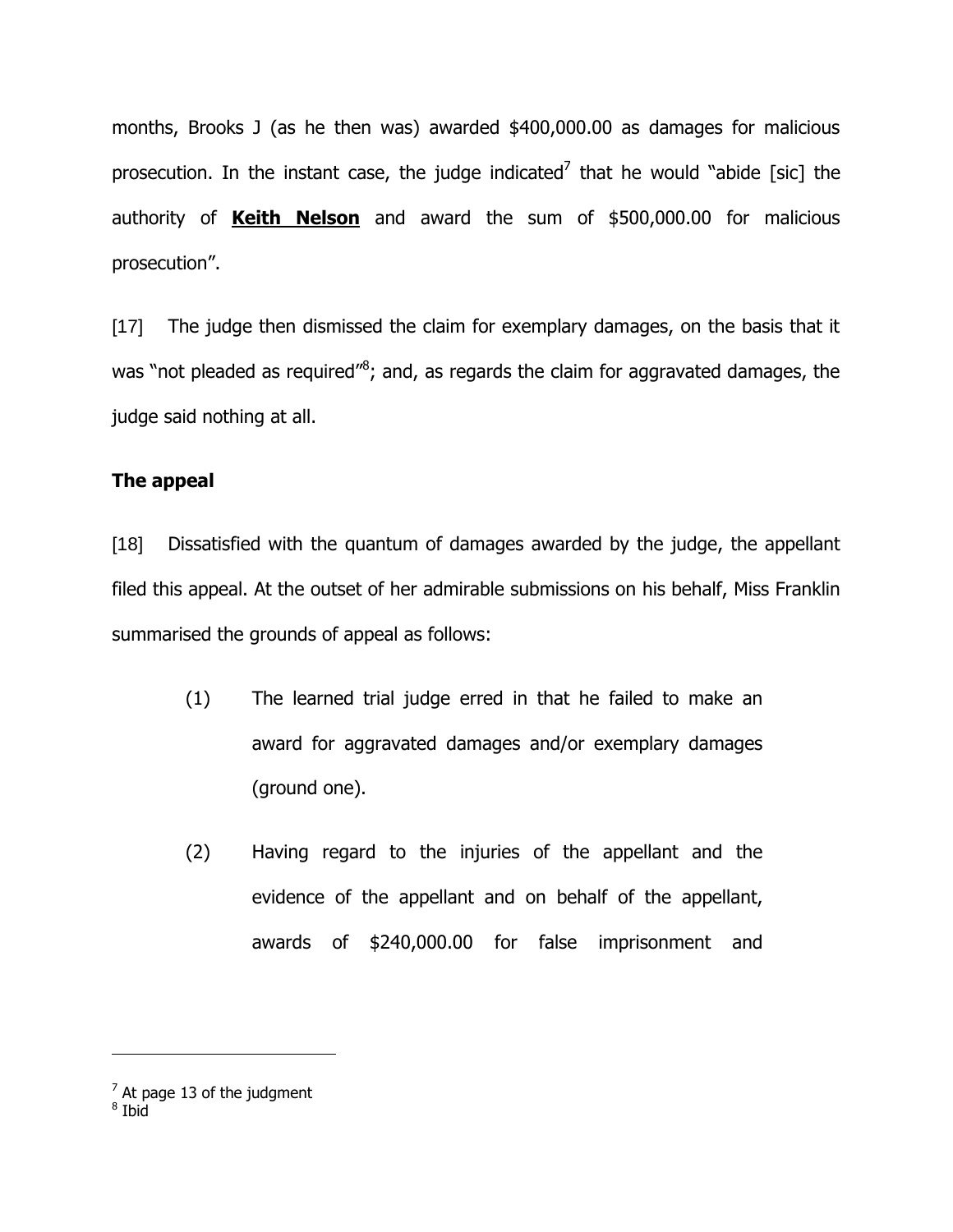\$500,000.00 for malicious prosecution are manifestly low (ground two).

(3) The awards made by the learned trial judge are grossly unreasonable and way below awards made by the court for similar injuries (ground three).

[19] It may be convenient to deal with grounds two and three, both of which raise essentially the same issue, ahead of ground one.

#### Grounds two and three: damages for false imprisonment and malicious prosecution

[20] These grounds raise the issue of whether the judge's awards for general damages for false imprisonment and malicious prosecution were adequate in all the circumstances. In respect of both, Miss Franklin submitted that the judge"s awards were inordinately low and that they should accordingly be increased by this court. In making this submission, Miss Franklin readily acknowledged the traditional reluctance of appellate courts to interfere with awards of damages made by trial judges<sup>9</sup>, but maintained that in this case the judge's awards were sufficiently low to warrant this court"s intervention.

 $^{9}$  As to which, see further para. [51] below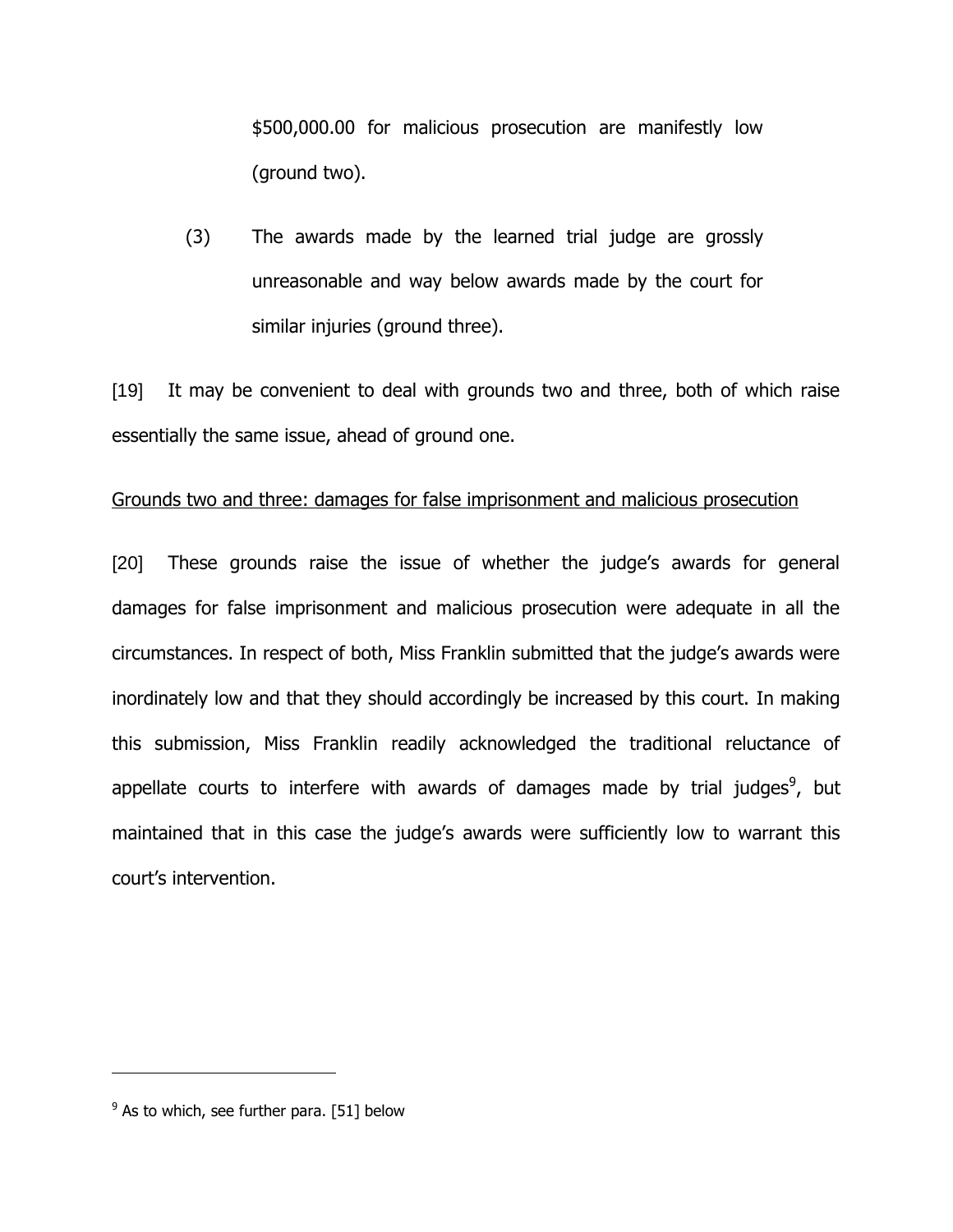[21] For the basis upon which a court will ordinarily make an award of damages for false imprisonment, Miss Franklin referred us to the following passage from McGregor on Damages $^{10}$ :

> "The details of how the damages are worked out in false imprisonment are few: generally it is not a pecuniary loss but a loss of dignity and the like, and is left very much to the jury's or judge's discretion. The principal heads of damage would appear to be the injury to liberty, *i.e.* the loss of time considered primarily from a non-pecuniary viewpoint, and the injury to feelings, *i.e.* the indignity, mental suffering, disgrace and humiliation, with any attendant loss of social status and injury to reputation."

[22] Miss Franklin complained in particular that, although the judge had indicated that he would treat the case of **Herwin Fearon** as a "benchmark", his actual award of \$240,000.00 did not reflect this. She based this submission on the fact that, when updated to the date of trial in the instant case, the award of \$280,000.00 for three and a half days" detention in **Herwin Fearon** would have amounted to \$447,960.62.

[23] Miss Chisholm candidly acknowledged the force of this submission by observing that it was not clear to her how the judge had in fact distinguished between the two cases. In this regard, Miss Chisholm very helpfully drew our attention to the decision of this court in **The Attorney General v Glenville Murphy**<sup>11</sup>, in which, speaking for the court, Harris JA explicitly sanctioned the practice in false imprisonment cases of "using

 $10$  Harvey McGregor QC, McGregor on Damages,  $17<sup>th</sup>$  edn, para. 37-007

 $11$  [2010] JMCA Civ 50, para. [20]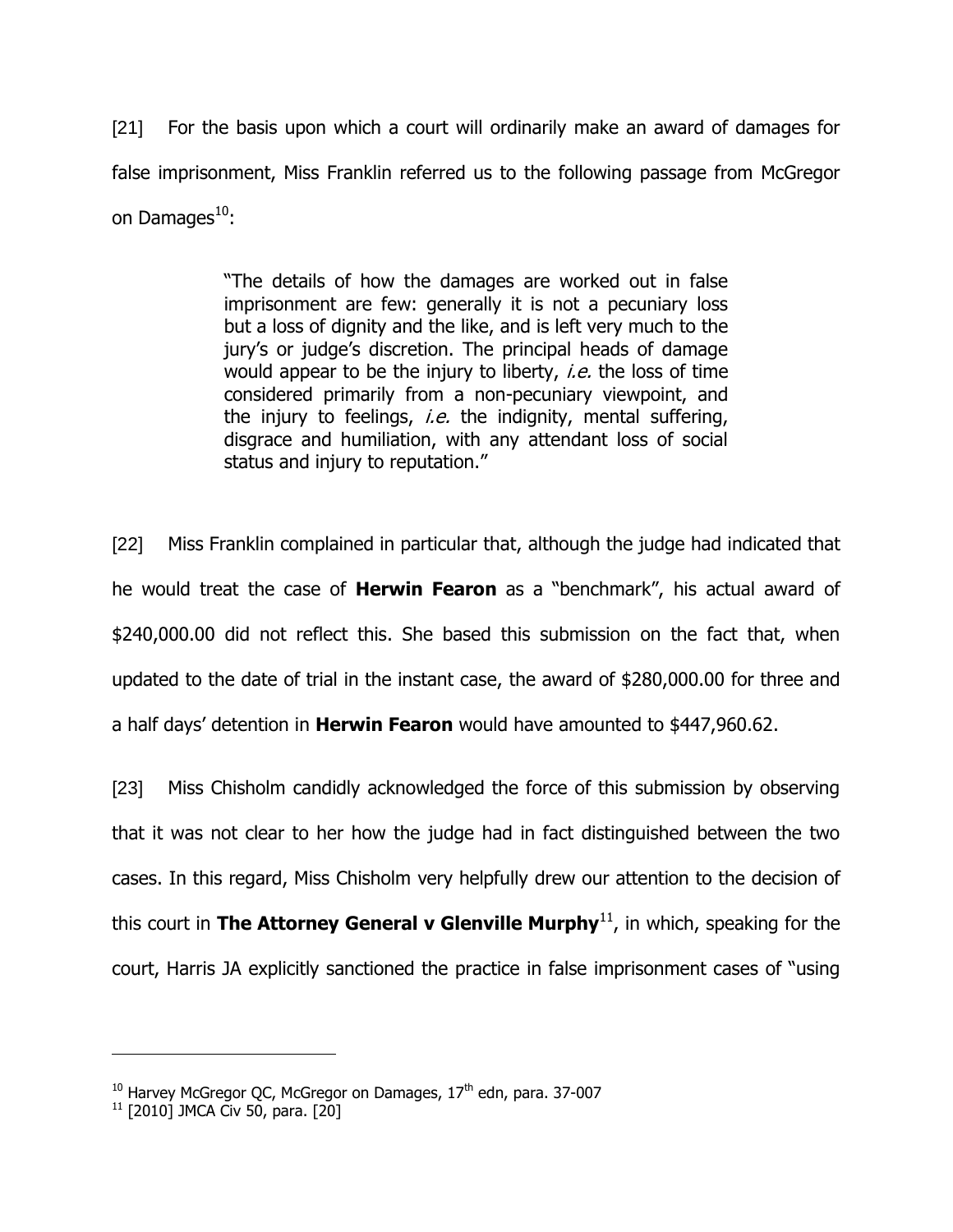comparable awards as the basis in making an award and applying the Consumer Price Index thereto".

[24] In **Herwin Fearon**, the court found that the claimant had been unnecessarily detained from the afternoon of 3 July 1989 to the morning of 7 July 1989. As regards the manner of his initial detention and the conditions under which he was detained, the trial judge said this<sup>12</sup>:

> "The manner in which the claimant had been taken to the police station and the conditions under which he had been kept at the police station would have caused him humiliation. He is a minibus operator in the May Pen area [sic] He is well known in the area and this would have resulted in damage to his reputation.

> He was pushed to the police station. On the first day of his detention, the claimant was kept in a grilled area of the police station. On the following days, he was placed in a very small cell with eight other persons some of whom were charged with murder. This cell was filthy and reeked with the odor [sic] of urine. He had no opportunity to lie down. He had to sit on the concrete floor during his sojourn there. Clearly he would have been very uncomfortable. This would have affected him emotionally and would have caused him mental anguish and humiliation."

[25] In assessing the damages for false imprisonment in **Herwin Fearon**, the trial judge considered previous awards made in like circumstances, compared them with Mr Fearon's case and updated those awards to reflect the then current money values, before arriving at a figure of \$280,000.00. In my view, the circumstances in which the

 $12$  At page 9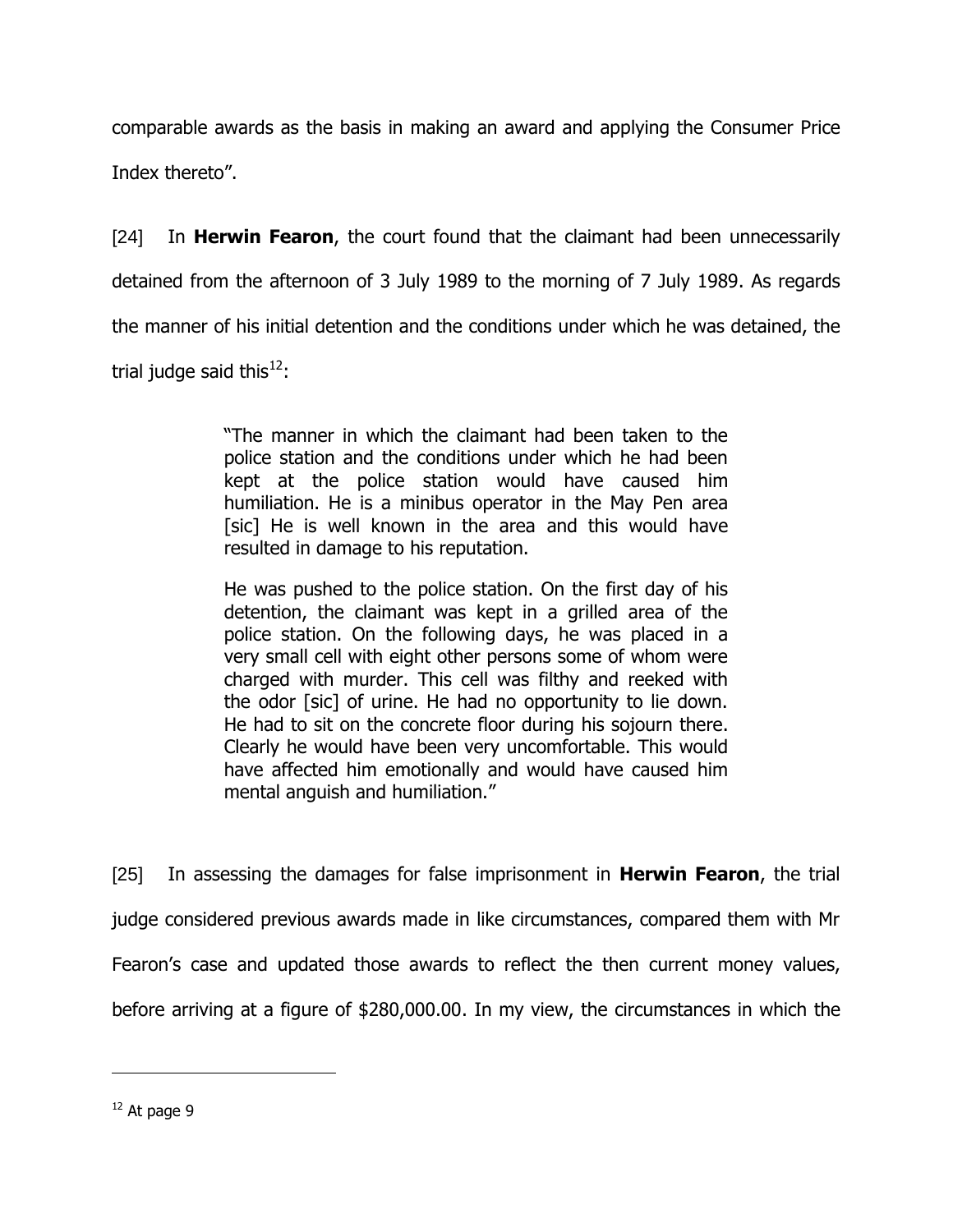appellant was unlawfully detained in the instant case were certainly no less egregious – and may in fact have been somewhat worse - than those of Mr Fearon's detention. So it seems to me that, applying the method adopted by the experienced trial judge in that case, and approved by this court in **Attorney General v Glenville Murphy**, the appellant ought to have been awarded at least the same amount as Mr Fearon, in the money of the day at the time of trial.

[26] I have therefore come to the conclusion that Miss Franklin has made good her case for an increase in the damages for false imprisonment. Miss Chisholm, who did not disagree, suggested a figure of \$520,000.00, on the basis that the award in **Herwin Fearon**, when updated, would have supported an award of damages for false imprisonment of \$130,000.00 per day at the date of trial in this case. Bearing in mind the extent of the claimant"s ordeal in this case and taking all things into account, I considered the amount of \$600,000.00 contended for by Miss Franklin to be more reasonable in all the circumstances.

[27] Turning now to the question of damages for malicious prosecution, Miss Franklin made the essentially similar complaint that the judge's award of \$500,000.00 was manifestly low when compared with other cases of like nature. She submitted that, given the extended period over which the appellant had been before the court, an award of \$2,000,000.00 would have been appropriate in this case.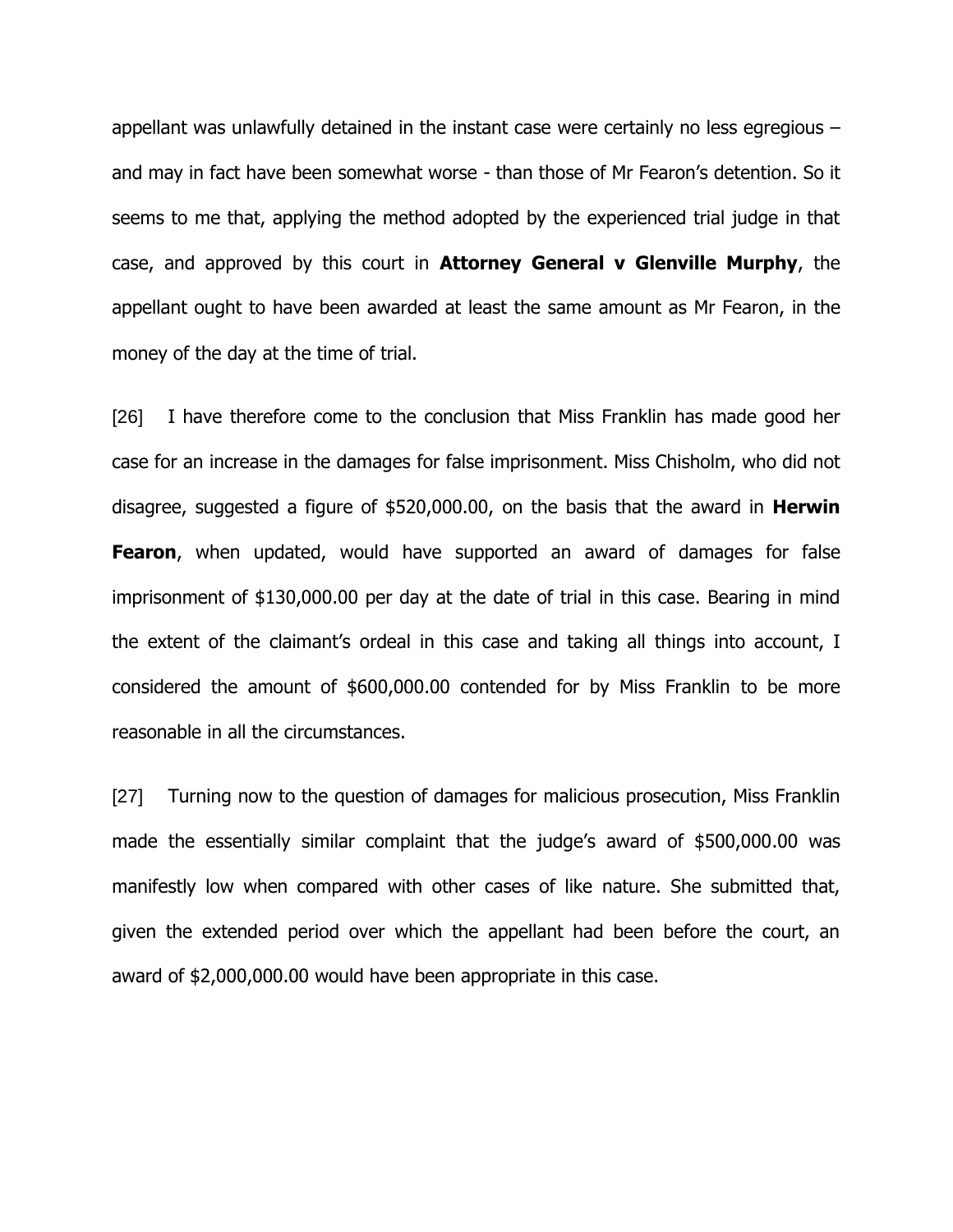[28] I will first consider the basis upon which the court will usually assess damages in cases of malicious prosecution. On this, Miss Chisholm referred us to McGregor on Damages, where the following appears $^{13}$ :

> "The principal head of damage here is to the fair fame of the claimant, the injury to his reputation. In addition it would seem that he will recover for the injury to his feelings, *i.e.* for the indignity, humiliation and disgrace caused him by the fact of the charge being preferred against him ... It therefore seems that the claimant can recover in respect of the risk of conviction: this is basically injury to feelings."

[29] Miss Chisholm also referred us to **Thompson v Commissioner of Police of** 

**the Metropolis and Hsu v Commissioner of Police of the Metropolis<sup>14</sup>, in which** 

the Court of Appeal of England laid down guidance on the appropriate amount of

damages recoverable by a plaintiff in an action against the police for unlawful conduct.

With regard to malicious prosecution, Lord Woolf MR said that $^{15}$  -

"... the figure should start at about £2,000 and for prosecution continuing for as long as two years, the case being taken to the Crown Court, an award of about £10,000 could be appropriate. If a malicious prosecution results in a conviction which is only set aside on an appeal this will justify a larger award to reflect the longer period during which the plaintiff has been in peril and has been caused distress."

<sup>13</sup> At para. 38-004

<sup>&</sup>lt;sup>14</sup> [1997] 2 All ER 762

 $15^{1237}$  J –  $-$  15 At page 775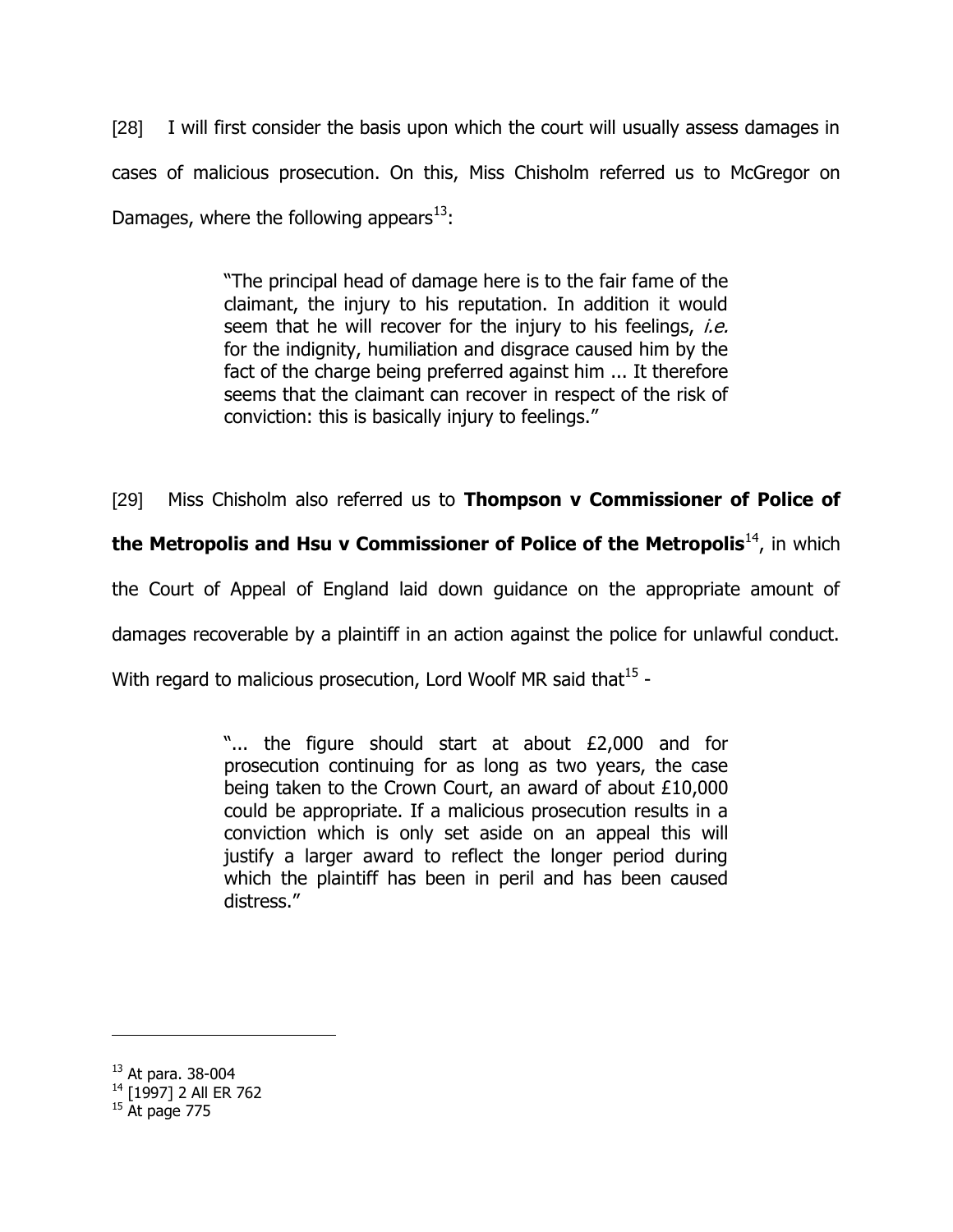[30] So it appears that injury to reputation, injury to feelings - that is, the indignity, humiliation and distress caused to the claimant - and the overall length of the prosecution are all relevant factors in arriving at an appropriate award of damages for malicious prosecution.

[31] Miss Franklin referred us to a number of cases under this head, but it is, I think, only necessary to refer to two of them. In **Earl Hobbins v The Attorney General and Constable Mark Watson**<sup>16</sup>, the claimant was charged with the offence of fraudulent conversion. The prosecution against him in the Resident Magistrates Court was discontinued in his favour when the Resident Magistrate made "no order" in the case. By that time, as the trial judge (Beswick J) put it, the claimant had "suffered the burden of mandatory court attendances for approximately six months". The claimant was awarded \$600,000.00 for malicious prosecution. As at the date of the trial in the instant case, this award translated to \$813,267.00.

[32] And then there is **Keith Nelson**, upon which the judge seemed to rely. The claimant in that case, after being shot by a licensed firearm holder, was detained by the police and eventually arrested and charged with assaulting the firearm holder. He was acquitted of the charge after the firearm holder failed to appear at the trial. In making an award of  $$400,000.00$  for malicious prosecution, Brooks J said this<sup>17</sup>:

 $16$  Claim No CL 1998/H196, judgment delivered on 29 January 2007

 $17$  At page 13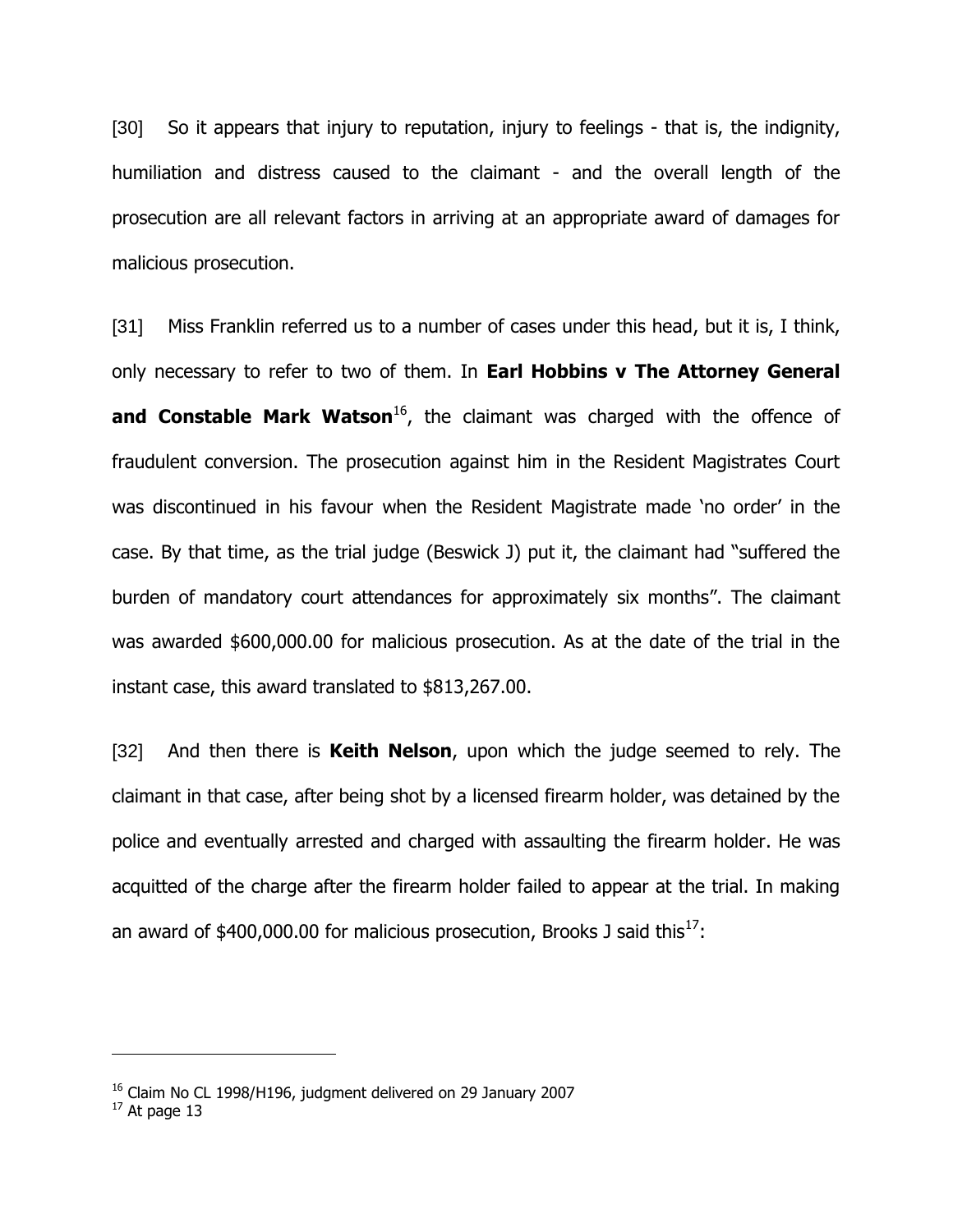"[The claimant] is a qualified graduate of a tertiary institution. There is no evidence of any deleterious effect on him arising from the prosecution. Despite that I find that for the three months that he had to deal with matter of the prosecution, during which he was still suffering from his injury, he should receive an award of \$400,000.00."

[33] The award of \$400,000.00 in **Keith Nelson** would have been worth approximately \$570,000.00 at the time of trial. So, in the instant case, although he did not say so, it may well have been on this basis that, as has been seen, the judge took the view that he would "abide [sic] the authority of **Keith Nelson** and award the sum of \$500,000.00 for malicious prosecution". But, in the face of these authorities, in which the claimants had had to endure far shorter periods before the courts by reason of malicious prosecutions, Miss Chisholm quite sensibly conceded that that award was on the low side and suggested an award of \$1,000,000.00 as more appropriate. In putting forward this figure, Miss Chisholm pointed out that there was no evidence of loss of reputation by the claimant, who had not only retained his job after his arrest, but had in due course moved on to better paying employment.

[34] Given the importance which the authorities attribute to injury to reputation as a component in damages for malicious prosecution, this is obviously a fair point. But it must be balanced, in my view, by the extraordinarily protracted period over which the appellant was obliged to be before the court in this case. If the claimant's damages for malicious prosecution for three months in **Keith Nelson**, which the judge purported to apply, were worth \$570,000.00 at the time of trial in this case, then it seemed to me that an award of damages to the appellant for a malicious prosecution extending over a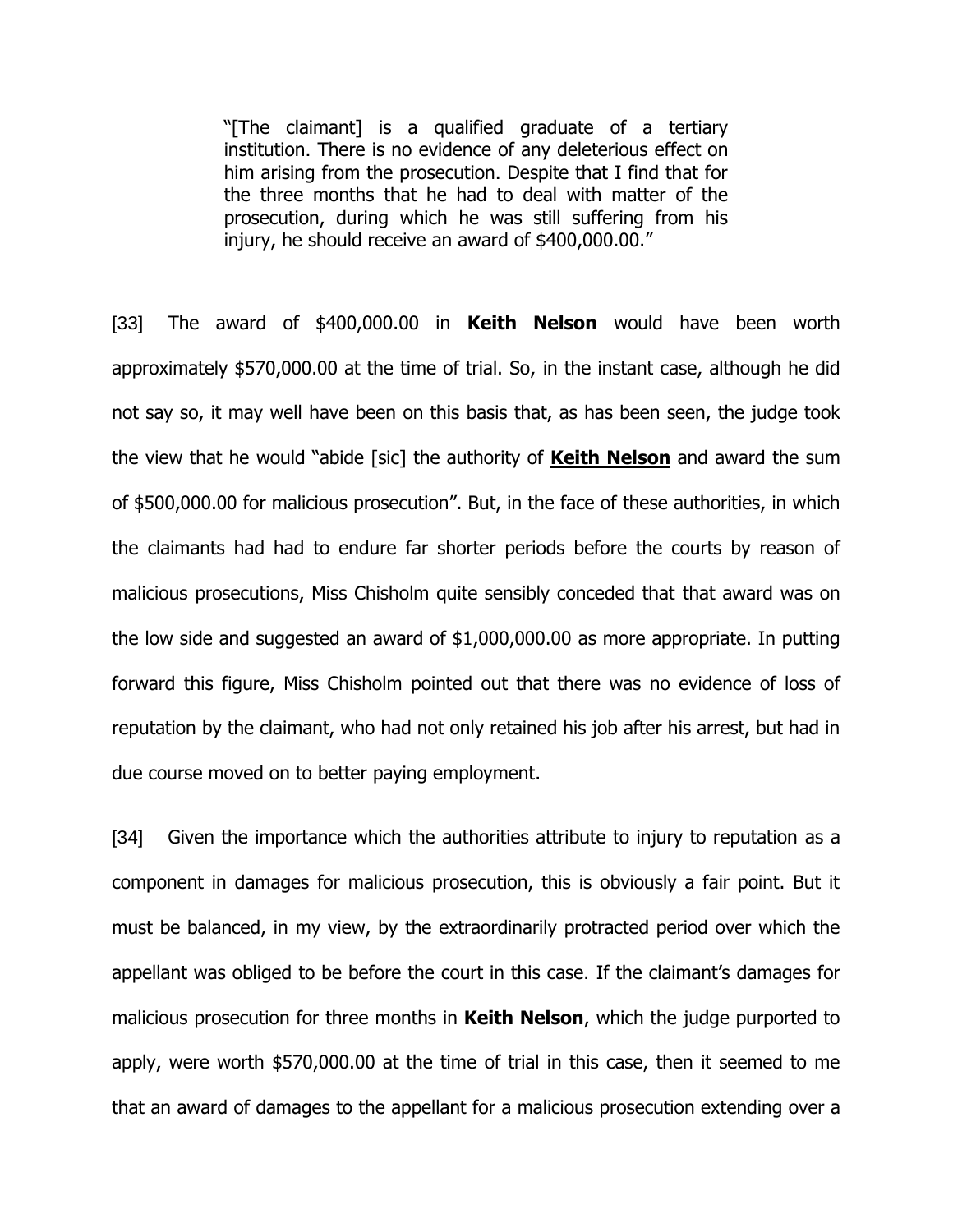period of 46 months must surely have been worth at least \$1,500,000.00. Taking all these factors together, it therefore seemed to me that an award of \$1,500,000.00 would strike a fair balance between all the relevant factors in this case.

## Ground one: exemplary and/or aggravated damages

[35] Miss Franklin's first point on this ground was that the judge was in error in thinking that the appellant had not pleaded either aggravated or exemplary damages. In response, Miss Chisholm quite properly conceded that the judge had fallen into error on this point. This was obviously a lapse by the judge: not only did the appellant clearly plead his claim to both exemplary and aggravated damages, but the respondent specifically traversed the claim<sup>18</sup>. So the issue of the appellant's entitlement to exemplary damages was therefore squarely before the court.

[36] It may be convenient to deal with aggravated damages first. The principle upon which aggravated damages are awarded was well summarised by McDonald-Bishop J (as she then was) in **Delia Burke v Deputy Superintendent Carol McKenzie and** 

# **The Attorney General of Jamaica**<sup>19</sup>:

"The claimant has claimed aggravated damages in addition to general damages for false imprisonment and trespass. It is settled as a matter of law that aggravated damages are compensatory in nature and are awarded to a claimant for the mental distress, which he suffered owing to the manner

<sup>&</sup>lt;sup>18</sup> See para. [7] above

 $19$  [2014] JMSC 139, at para. [73]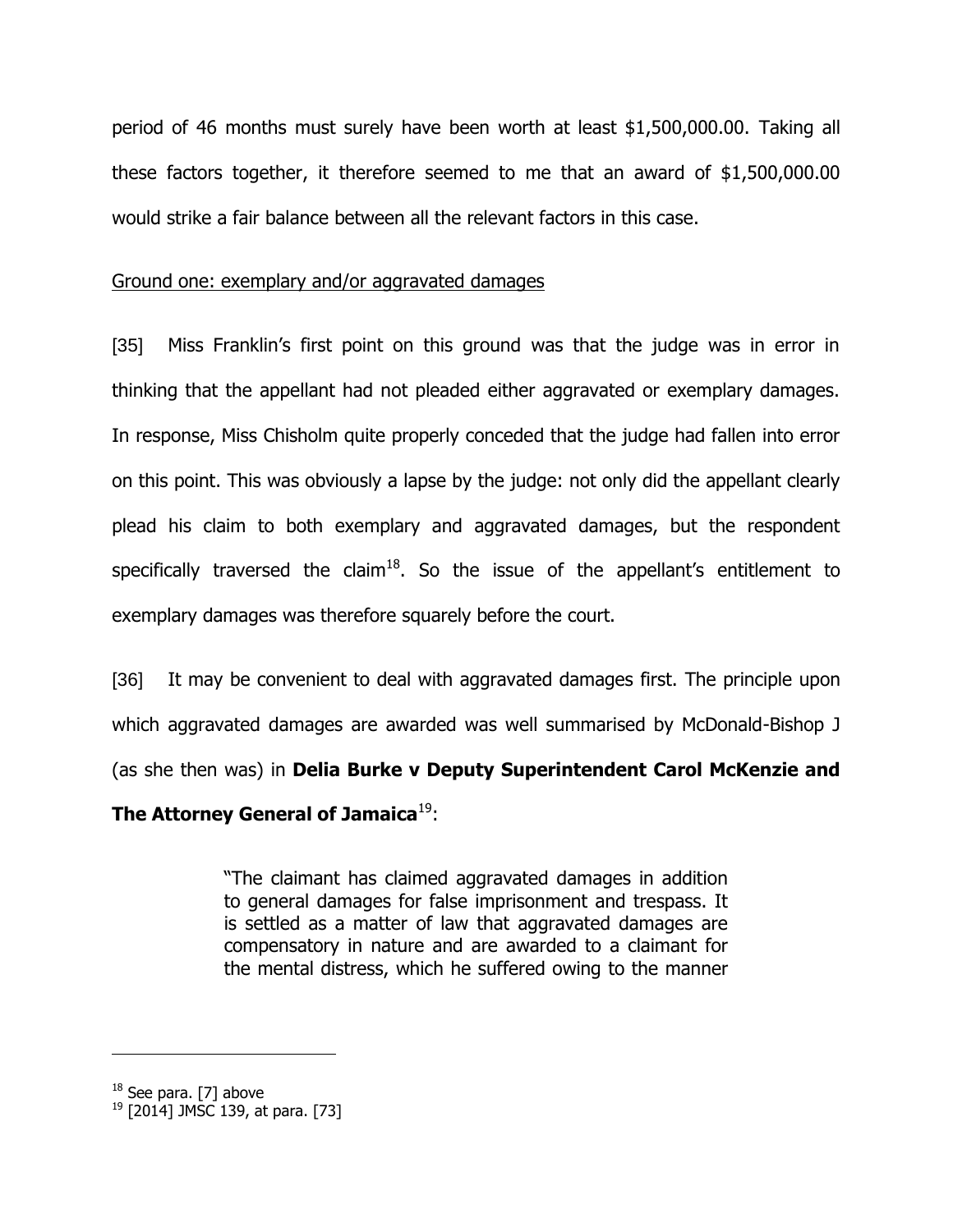in which the defendant has committed the tort, or his motive in so doing, or his conduct subsequent to the tort."

[37] On this basis, McDonald-Bishop J therefore considered<sup>20</sup> that "the manner in which the false imprisonment or trespass was effected may lead to an aggravation or mitigation of the damage, and hence damages".

[38] Accordingly, unlike exemplary damages, the object of which is to punish the defendant for his or her wrongful conduct<sup>21</sup>, the objective of an award of aggravated damages is compensatory. Such an award is intended to reflect the fact that the particularly egregious nature of the defendant"s conduct has been such as to cause greater – or 'aggravated' – damage to the claimant<sup>22</sup>. Therefore, as Lord Woolf MR observed in **Thompson**<sup>23</sup> **-**

> "... Such damages can be awarded where there are aggravating features about the case which would result in the plaintiff not receiving sufficient compensation for the injury suffered if the award were restricted to a basic award. Aggravating features can include humiliating circumstances at the time of arrest or any conduct of those responsible for the arrest or the prosecution which shows that they had behaved in a high-handed, insulting, malicious or oppressive manner either in relation to the arrest or imprisonment or in conducting the prosecution. Aggravating features can also include the way the litigation and trial are conducted."

 $20$  At para. [77]

<sup>&</sup>lt;sup>21</sup> See Andrew Burrows, Remedies for Torts and Breach of Contract, 3<sup>rd</sup> edn, page 409.

<sup>&</sup>lt;sup>22</sup> See **Broome v Cassell & Co. Ltd** [1972] 2 WLR 645, per Lord Hailsham LC at page 671

 $23$  At page 775, direction (8)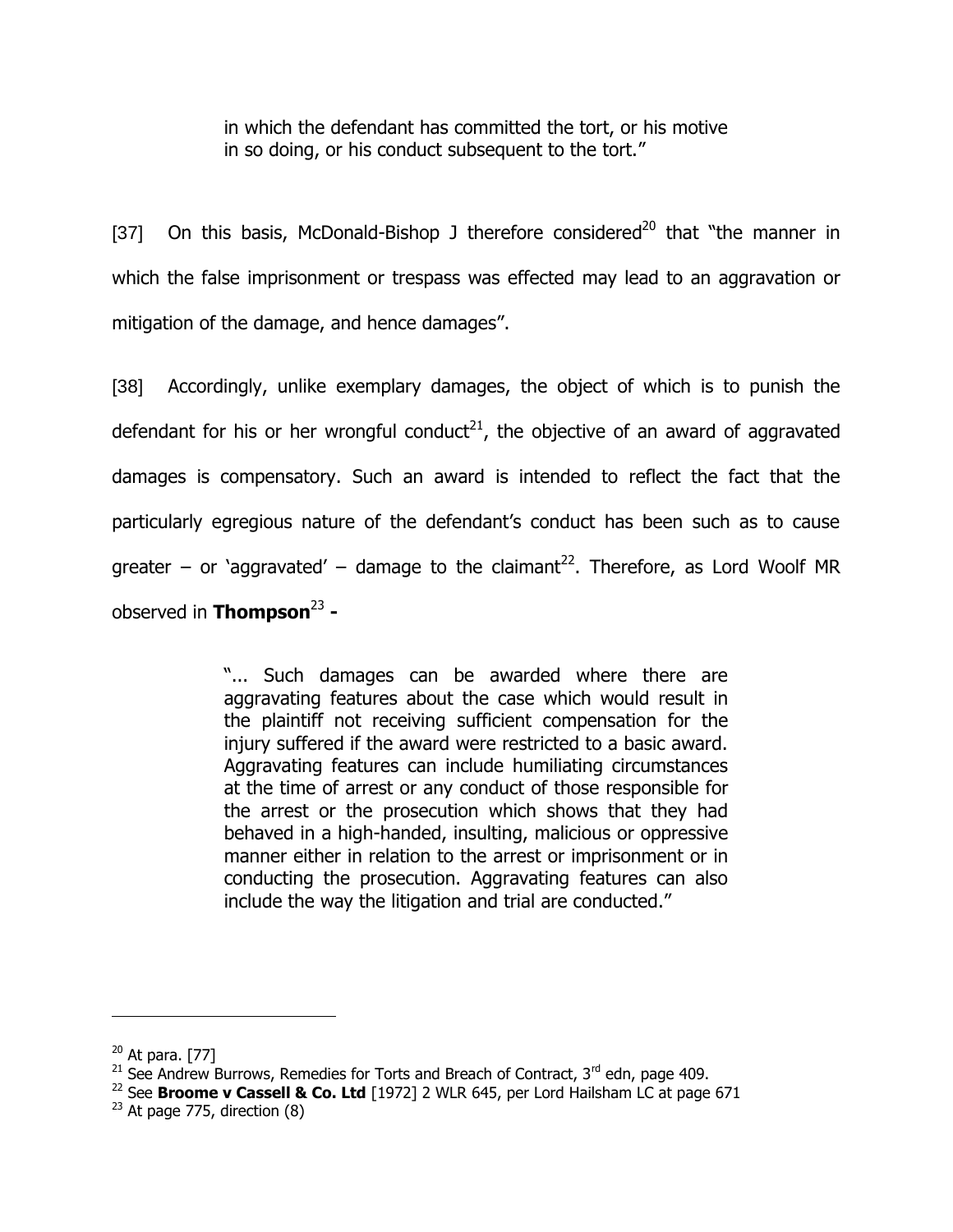[39] In this case, as has been seen, despite the fact that it was expressly pleaded, the judge said nothing at all about aggravated damages. In support of her submission that this court should now make such an award, Miss Franklin relied on (i) the failure of the second respondent to perform a full and proper investigation into what happened at the warehouse on the night of 2 May 1996; (ii) the imprisonment of the appellant on false charges for a lengthy period in circumstances of great discomfort and indignity; (iii) the pursuit of the case against the appellant for the inordinately long period of four years and 10 months; and (iv) the ridicule, distress and anguish to which the appellant was "carelessly put" over the said period of four years and 10 months.

[40] For her part, Miss Chisholm submitted that, were the court to adjust the amounts awarded for false imprisonment and malicious prosecution along the lines which she had suggested, there would be no scope for any further award for aggravated damages. In other words, whatever elements of aggravation there might have been would have been sufficiently provided for in the basic awards for false imprisonment and malicious prosecution. In any event, Miss Chisholm submitted, also in reliance on Lord Woolf MR's guidance in **Thompson**<sup>24</sup>, an award for aggravated damages should not in the ordinary way be more than twice the award for basic damages, save perhaps where, on the particular facts, the basic award is modest.

<sup>24</sup> At page 775, direction (10). See also **Maxwell Russell v The Attorney General & Corporal McDonald**, Claim No 2006 HCV 4024, judgment delivered on 18 January 2008, per Mangatal J at page 7.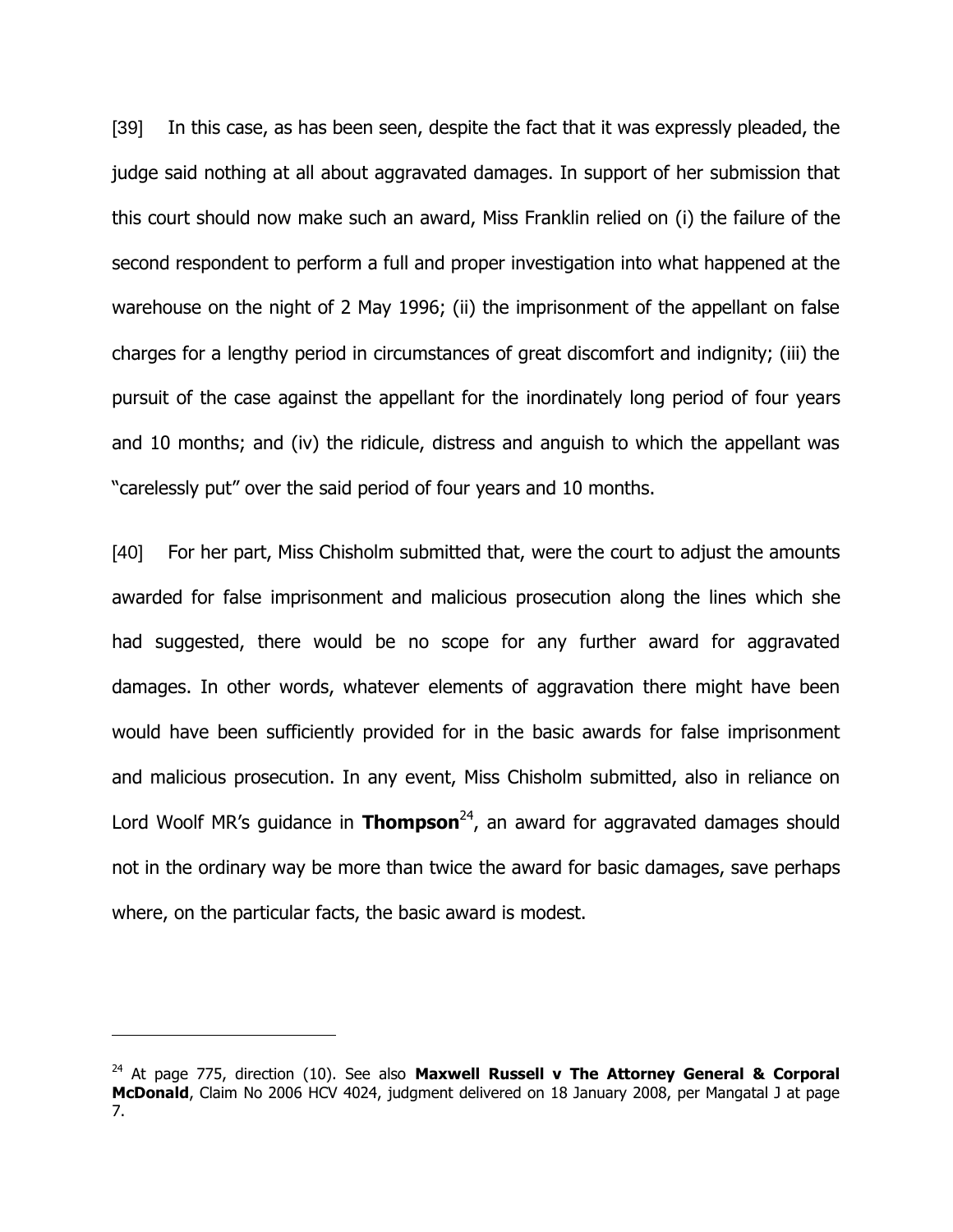[41] Miss Chisholm referred us to **Maxwell Russell v The Attorney General & Corporal McDonald**<sup>25</sup>, in which Mangatal J made an award of \$515,000.00 to the claimant, who had been falsely imprisoned for 12 days. But, in addition, the learned judge made a separate award of \$200,000.00 for aggravated damages, on the basis that the claimant  $-$ 

> "… suffered at the hands of the Defendants quite a degree of humiliation, indignity and injury to his feelings. He was beaten up in the prison, and was handcuffed in full view of patients and visitors to the ward in hospital and suffered distress, depression and great discomfort. I find that these are aggravating features."

[42] In the instant case, the appellant was handcuffed and placed in the lock up while still in his uniform as a security guard, thus attracting the abusive attention of other prisoners and the embarrassing observation of visitors to the police station; he was obliged to share an overcrowded cell with various undesirables, who branded him as an informer, threatened him with harm and, in one case, actually assaulted him in the presence of the police; the cell in which he was kept was filthy beyond belief, with virtually no amenities, sanitary or otherwise; his then common law spouse, herself a police officer, was, in his powerless presence, ridiculed and treated with disrespect by other police officers by virtue of her connection to him; he was inadequately fed; and information about his arrest was publicised in a daily newspaper. According to the appellant, all these matters caused him great embarrassment, distress and humiliation.

 $25$  See note 24 above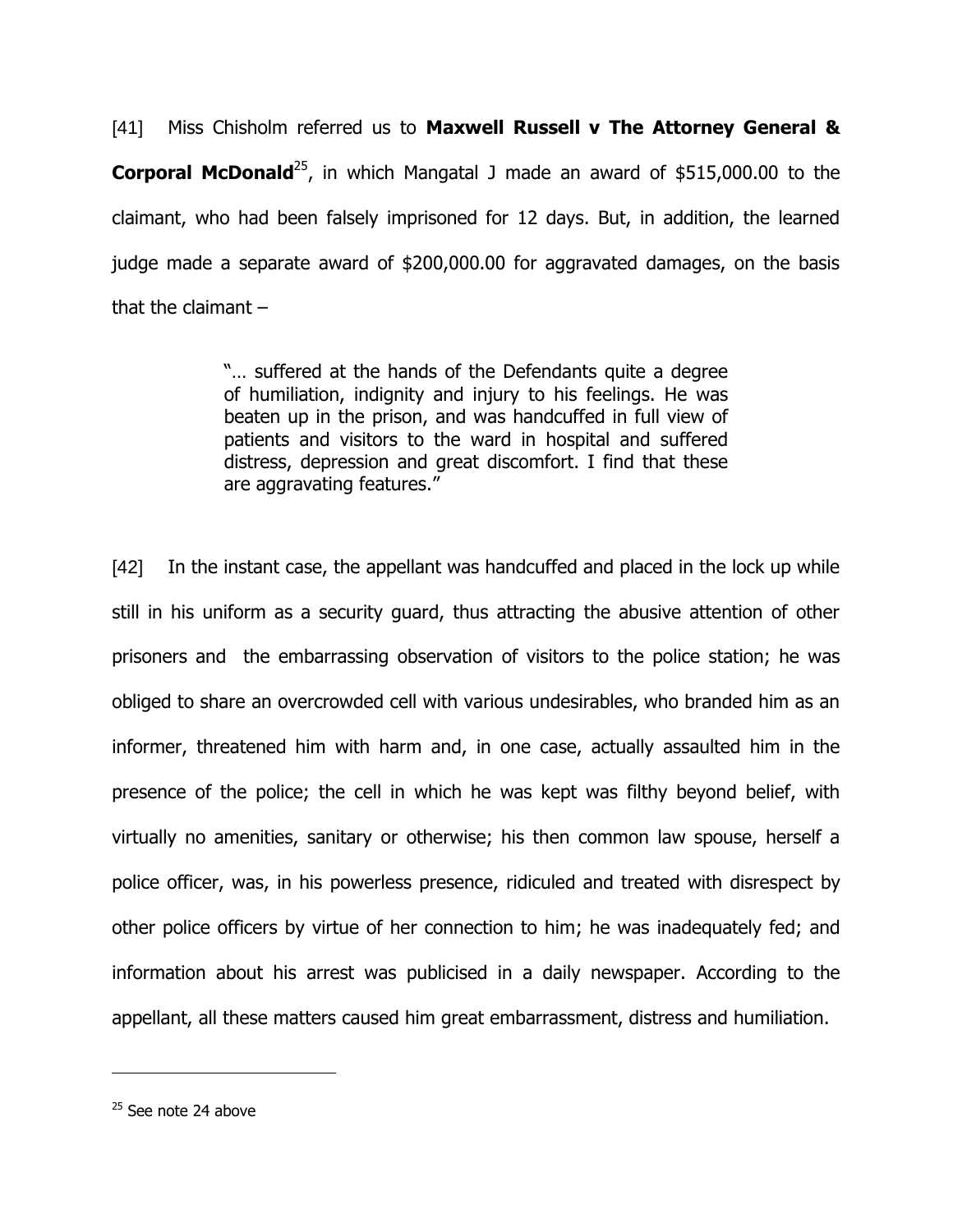[43] The circumstances of the appellant's imprisonment in this case were therefore at least as bad as those in which the claimant in **Maxwell Russell** was detained, albeit that the period of imprisonment for which the respondents are liable in this case is shorter. But in this case, there was more. Obviously foremost among the wholly unusual features of the case is the lamentable fact that it was not until after more than 30 court appearances, spanning almost five full years, during which various prosecution witnesses, including the second respondent, gave evidence, that it finally dawned on the prosecution, as must surely have been obvious from the outset, that there was no case against the appellant. During this extended period, the appellant would have had to endure the repeated and renewed indignity, humiliation and disgrace of having to return to court time and again as an accused person. Related to this would have been the appellant's added embarrassment, as a security officer himself, and the discomfort brought on by the ridicule of his colleagues. And added to this would have been the ever present and distressful risk of conviction for offences which, as would subsequently become clear, he did not commit.

[44] It therefore seemed to me that, taking Mangatal J"s award of \$200,000.00 in **Maxwell Russell** (which would have been worth approximately \$225,000.00 by the time of the trial in this case) as a base, an award to the appellant of \$400,000.00 for aggravated damages was amply justified by all the circumstances to which I have referred.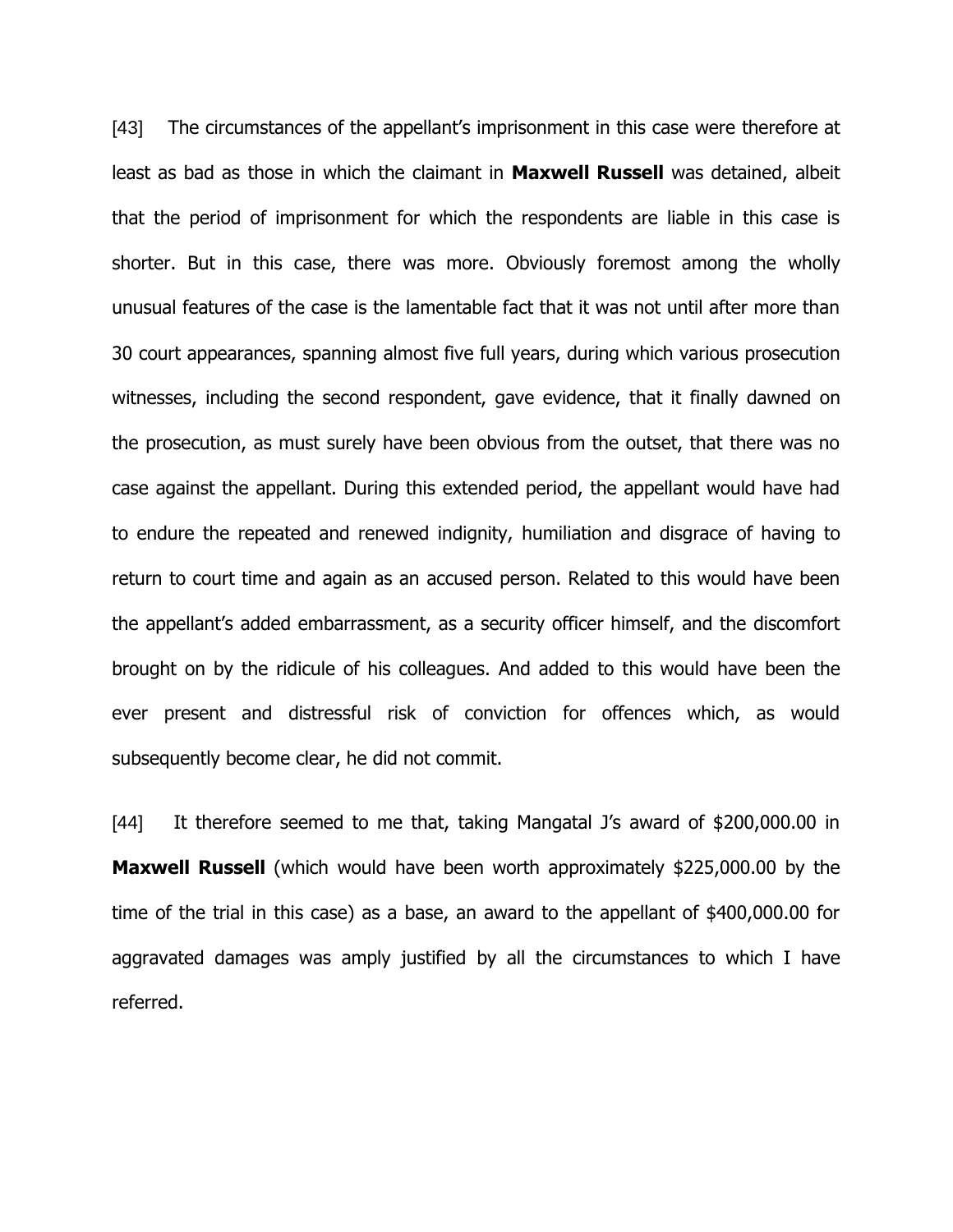[45] But, Miss Franklin went on to submit, this was also a fit case for the award of exemplary damages. She accepted that, as this court held in **Douglas v Bowen**<sup>26</sup>, the cases in which exemplary damages might be awarded were as stated by Lord Devlin in the well-known case of **Rookes v Barnard**<sup>27</sup>, that is, (i) cases of oppressive, arbitrary or unconstitutional action on the part of servants of the government; (ii) where the defendant's conduct has been calculated by him to make a profit for him or herself which may well exceed the compensation payable to the claimant; and (iii) where expressly authorised by statute. Citing the matters to which I have already referred in the context of the claim for aggravated damages<sup>28</sup>, Miss Franklin submitted that this case fell comfortably within the first category, on the basis that the second respondent had been guilty of oppressive, arbitrary or unconstitutional conduct in her treatment of the appellant.

[46] As an example of a recent case in which exemplary damages were awarded for conduct falling under this heading, Miss Franklin referred us to the decision of McDonald-Bishop J in **Delia Burke**. In that case, the claimant, a bank manager, purchased building materials from a well known hardware store for use at her home and had them delivered and placed in her driveway in clear view of the main road. At around 9:30 pm that night, the claimant, who had retired to bed, was awakened by loud shouts outside her premises. Her elderly mother, who was unwell, was also

<sup>27</sup> [1964] AC 1129

<sup>&</sup>lt;sup>26</sup> (1974) 12 JLR 1544

 $28$  See para. [39] above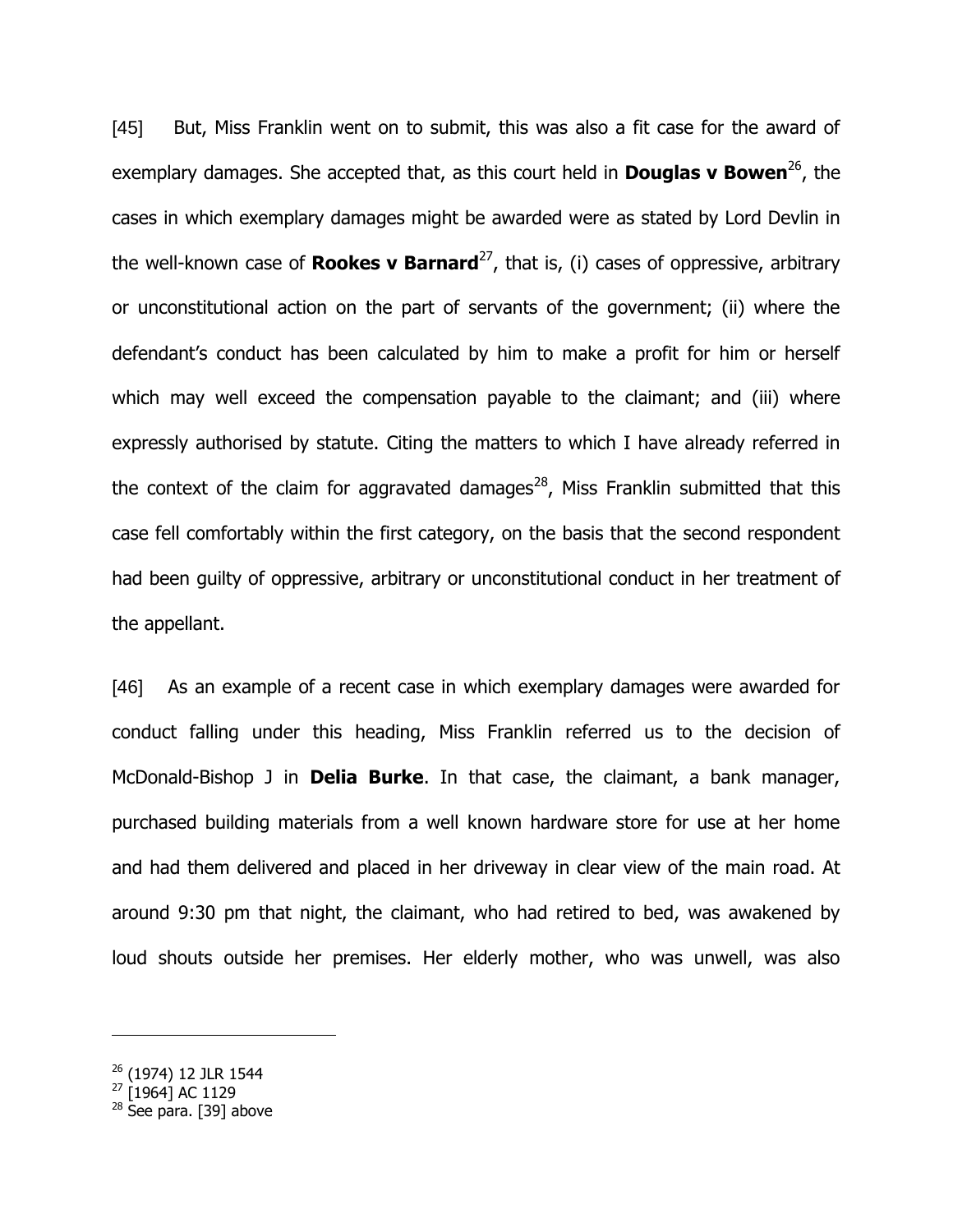awakened by the commotion. The claimant found her house totally surrounded by numerous police cars, with more than 10 police officers, armed with guns, blocking the gates to the premises. The officer in charge of the operation threatened to arrest and charge the claimant in connection with the building materials which were on her premises, on the basis of a report they had received from the hardware store that a woman had fraudulently purchased goods from the store earlier that same day. The officer refused to look at her receipts from the hardware store (saying that he did not have his glasses with him) and other police officers barged into her premises without her consent and without any warrant permitting them to do so. She was detained and taken under police escort to the Constant Spring Police Station, but later that same night she was released without being charged, after the intervention of her attorney-atlaw. The officer in charge of the raiding party, after telling her that they had detained the wrong person, apologised to her.

[47] In addition to general damages for false imprisonment (\$200,000.00) and trespass (\$65,000.00), the court also awarded the claimant aggravated and exemplary damages (\$250,000.00 for each). As regards exemplary damages, the learned judge said this $^{29}$ :

> "I have looked at everything in the round bearing in mind that the claimant was not detained for any prolonged period at the police station and was released with an apology (even if it was a half-hearted one as the claimant would want me to think). She was not physically abused. I, however, accept

 $29$  At para. [87] of her judgment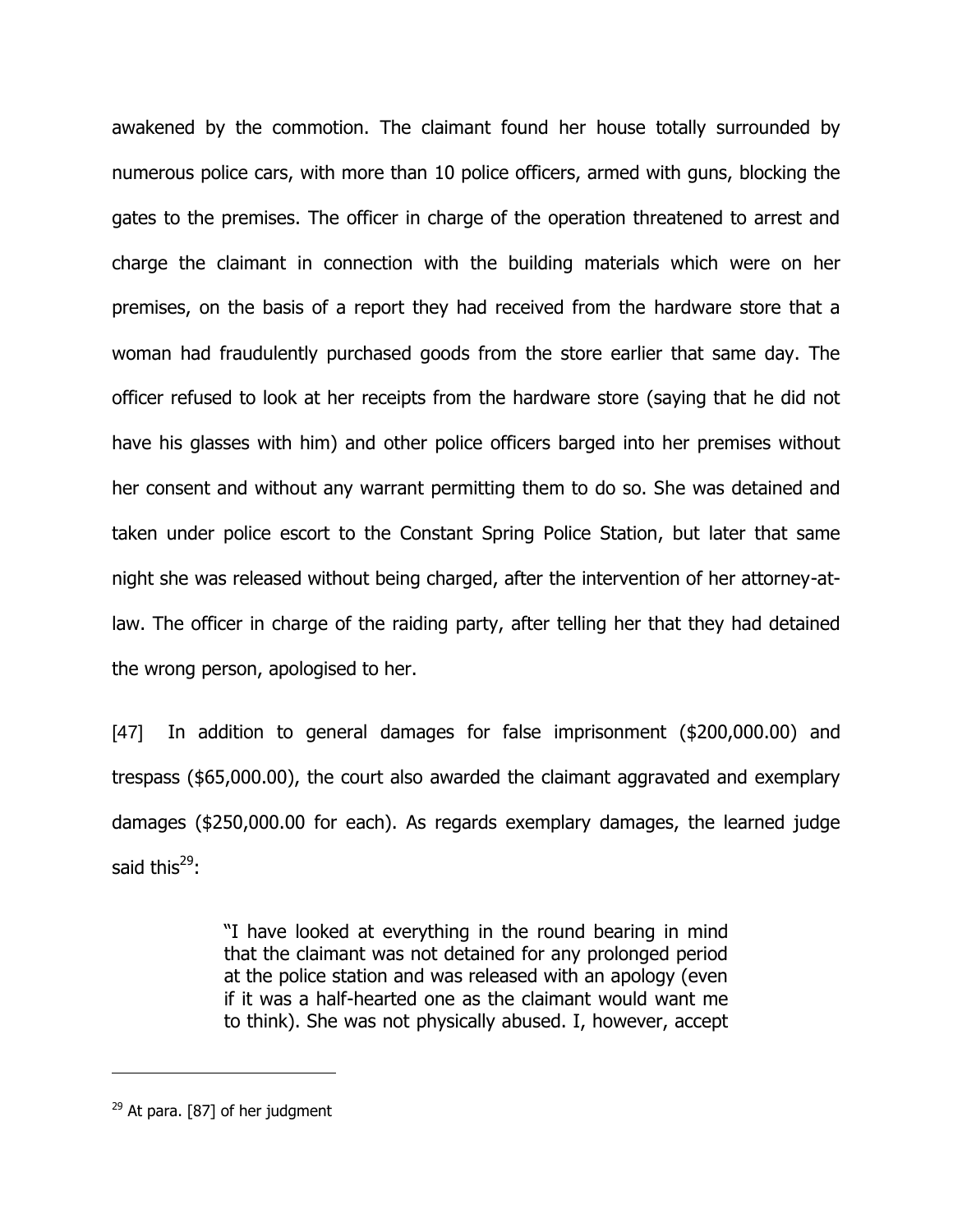that the invasion of one"s privacy by agents of the state in the sanctity of his or her home, especially at night, and to restrain that person's liberty without lawful authority, justification or excuse under such circumstances, is serious enough for the court to penalise such conduct and to take steps to deter such conduct in the future. The police should serve and protect and not seek to violate the rights of the citizens, particularly, in the sanctity of their homes, without good and justifiable reason and to do so in a high-handed and oppressive manner."

[48] But Miss Chisholm went on to submit that, on the facts of this case, the appellant was not entitled to an award of exemplary damages. She referred us to the judgment of this court in **The Attorney General and another v Gravesandy**<sup>30</sup>, in which White JA cautioned that the judge"s description of the police officer"s conduct as 'oppressive and arbitrary throughout' did not necessarily mean that there should be an award of exemplary damages:

> "Lord Devlin warned against this approach in his judgment in Rookes v. Barnard (supra). At p. 1229 he said:

> > 'It would not be right to take the language that Judges have used on such occasions to justify their (an appellate court's) non-intervention and treat their words as a positive formulation of a type of case in which exemplary damages should be awarded. They have used numerous epithets - wilful, wanton, high-handed, oppressive, malicious, outrageous - but these sorts of adjectives are used in the judgments by way of comment on the facts of a particular case. It would, on any view, be a mistake to suppose that any of them can be selected as

<sup>30</sup> (1982) 19 JLR 501, 504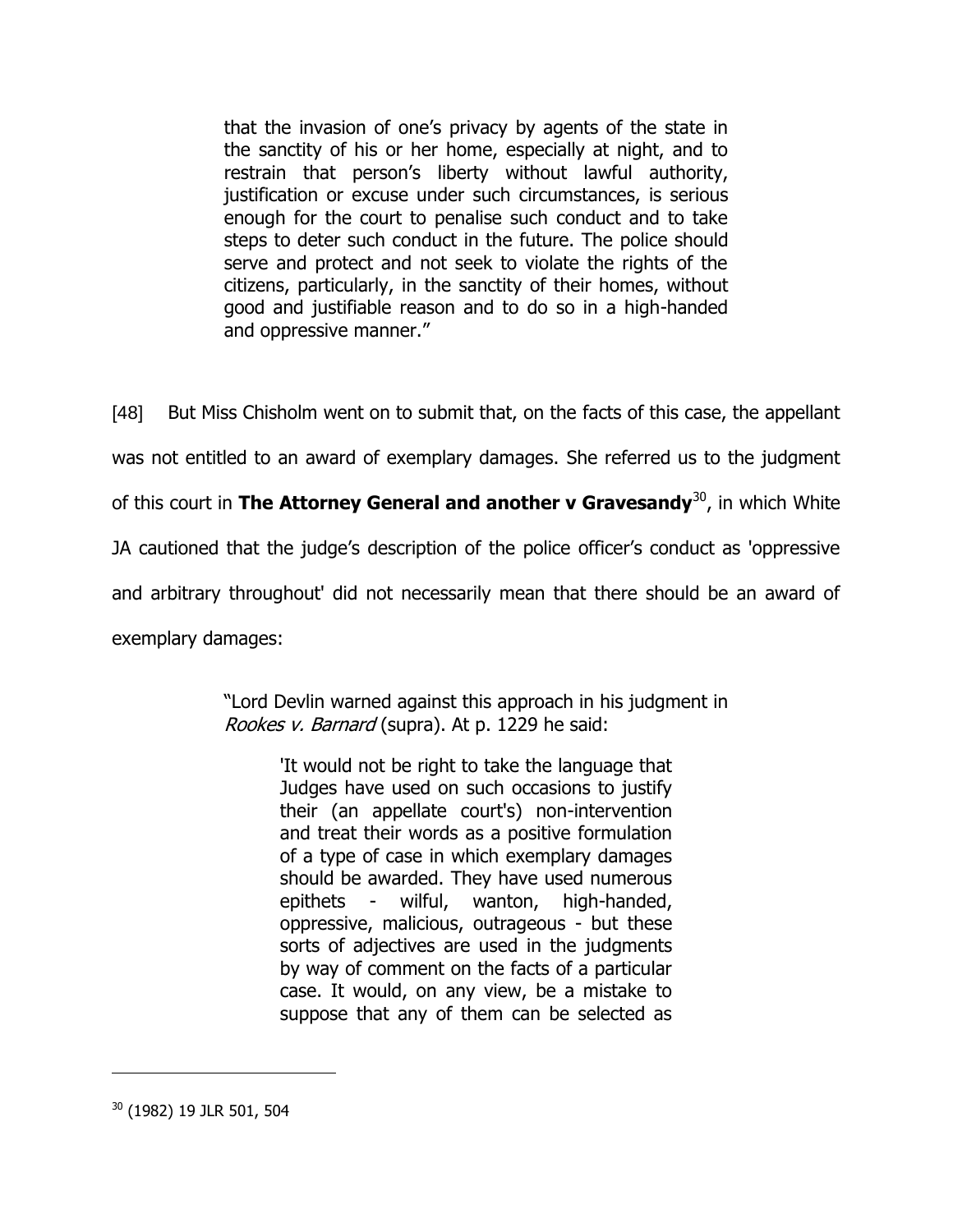definitive, and a jury directed, for example, that it can award exemplary damages whenever it finds conduct that is wilful or wanton'."

[49] White JA went on to observe that -

"The judge has to be careful to understand that nothing should be awarded unless he is satisfied that the punitive or exemplary element is not sufficiently met within the figure which has been arrived at for the plaintiff's solatium which is the subject of the compensatory damages in the assessment of which aggravated damages will be awarded."

[50] I agree with Miss Chisholm on this point. While the conduct of the second respondent in arresting and charging the appellant without proper investigation was improper and  $-$  as it has turned out  $-$  completely indefensible by any measure, it seems to me that it nevertheless falls short of the kind of high-handed and oppressive behaviour, demanding punishment, that characterised the conduct of the police in **Delia Burke**. In my view, given the fact that I have already concluded that there ought to be an award for aggravated damages, this case falls well within Lord Devlin"s observation in **Rookes v Barnard**<sup>31</sup> that "[a]ggravated damages in this type of case can do most, if not all, of the work that could be done by exemplary damages". In all the circumstances, I did not therefore consider this to be a fit case for the award of exemplary damages.

<sup>31</sup> [1964] 1 All ER 367, 412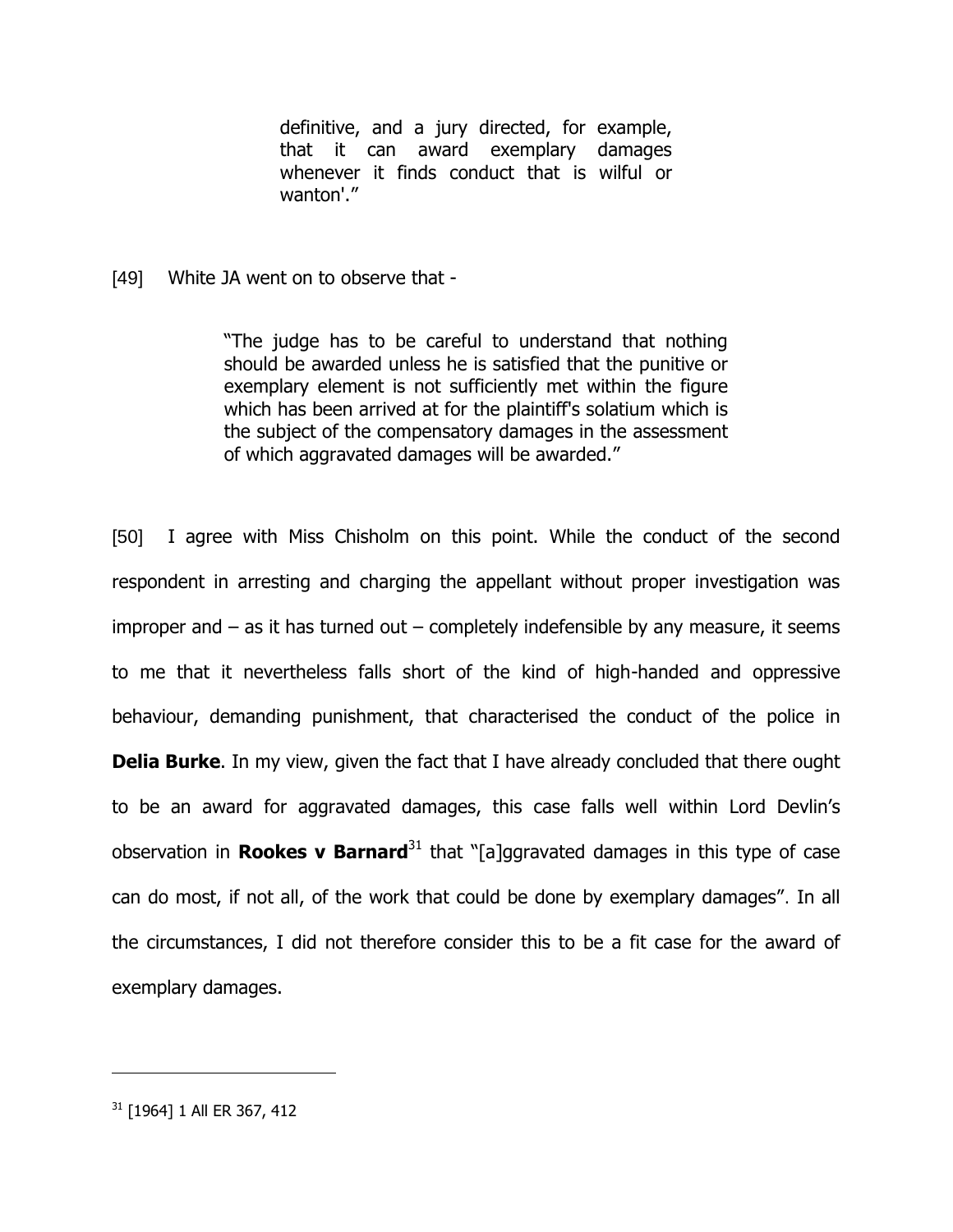### **Conclusion**

 $\overline{a}$ 

[51] During the hearing of this appeal, I was acutely conscious of the traditional disinclination by an appellate court to interfere with the findings of a trial judge with regard to damages, purely on the basis of the court's view that, had they had it to do, they would have awarded lesser or greater sums. But, as Greer LJ explained in the wellknown case of **Flint v Lovell**<sup>32</sup>, such intervention will be warranted where this court accepts that "either the judge acted upon some wrong principle of law, or that the amount awarded was so extremely high or so very small as to make it, in the judgment of this Court, an entirely erroneous estimate of the damages to which the plaintiff is entitled". In such cases, as K Harrison JA further explained in **Stephen Clarke v Olga James-Reid**<sup>33</sup>, this court "must intervene to make the required adjustment to achieve a reasonable level of uniformity".

[52] For the reasons I have sought to give in this judgment, this is a case in which I have been satisfied that the judge's assessment of the damages due to the appellant was wholly erroneous and that this court's interference was therefore required. I cannot leave the matter without paying tribute to the quality of the advocacy on both sides - to Miss Franklin, for her thoroughness and tenacity; and to Miss Chisholm, for the

<sup>32</sup> [1935] 1 KB 354, 360; and **Stephen Clarke v Olga James-Reid**, SCCA No 119/2007, judgment delivered 16 May 2008, per K Harrison JA at para. 5

 $33$  SCCA No 119/2007, judgment delivered 16 May 2008, para. 5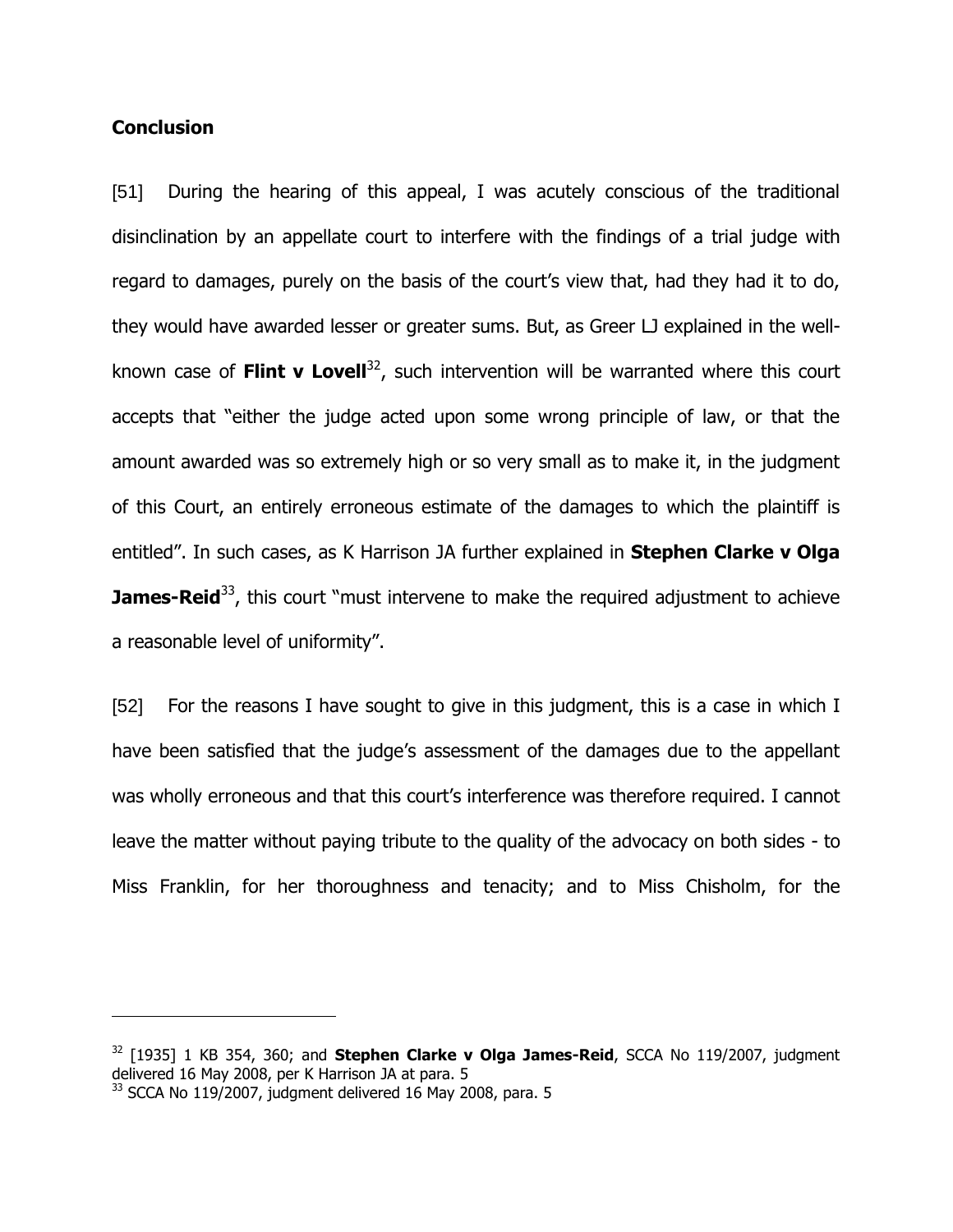conspicuous fairness of her approach to what was, on her side, a particularly testing assignment.

## **Postcript**

[53] As I have indicated, the court announced the result of this appeal on 24 June

2016. Subsequently, by letter dated and delivered that same day, the attorneys-at-law

on the record for the respondents advised the Registrar as follows:

"Reference is made to the captioned appeal and to the result handed down this morning by the Learned Panel of Justices of Appeal, the Honourable Mr. Justice Morrison (President), the Honourable Ms. Justice Williams and the Honourable Ms. Justice Edwards.

Having regard to the date of service of the Writ of Summons by the Appellant on October 11, 2001, we believe there was an error in respect of the commencement date (May 2, 1996) for which interest is payable on the judgment sum.

In the circumstances, we seek your assistance in having the error corrected before the Certificate of Result is perfected."

[54] At the request of the court, the Registrar made an enquiry of the attorneys-at-

law for the appellant as to their position on this letter. By letter dated 5 July 2016, they

responded as follows:

"We agree with the position put forward by the Attorney General"s Department as inadvertently it also escaped us that the actual date for computation of interest for false imprisonment and malicious prosecution being General Damages ought rightly to commence as at October 11, 2001 being the date of service of the Writ of Summons."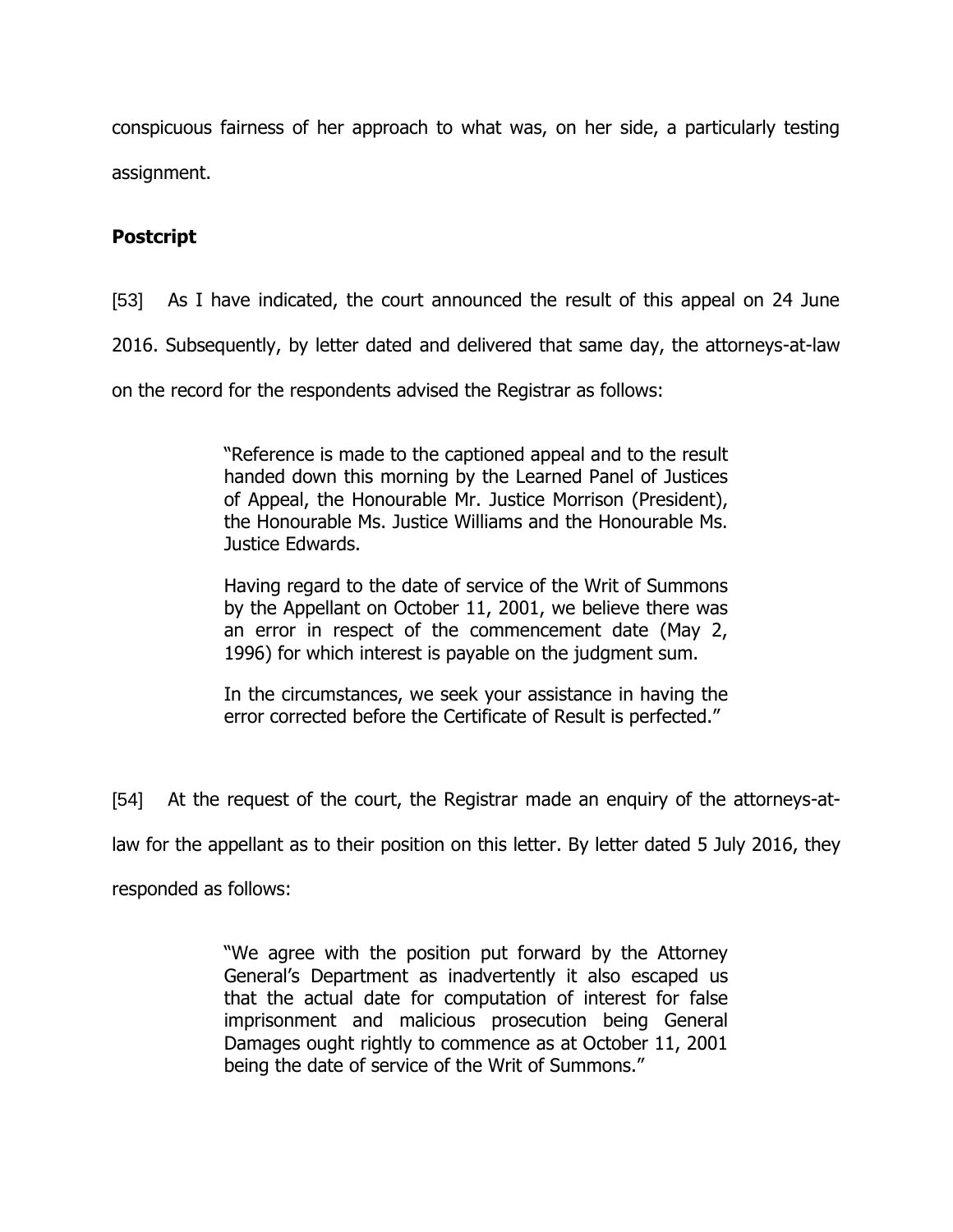[55] The upshot of this correspondence is that the parties are agreed that the judge"s award of interest on general damages for false imprisonment and malicious prosecution from 2 May 1996 was wrong, because (i) the date of service of the writ in this matter was 11 October 2001; and (ii) the appropriate date from which interest falls to be awarded on general damages is the date of service of the writ or, as it is now called, the claim form<sup>34</sup>.

[56] However, there was no appeal from this aspect of the decision. So, no doubt because of this, the judge"s lapse eluded this court, as indeed it did counsel for the parties during the hearing of the appeal. But, even without a formal ground of appeal on the point, it seems to me that this court would inevitably have corrected the judge"s error of its own motion had it been alerted to it. In these circumstances, I think that it is right for this court to correct the error and to adjust its own order accordingly, given that (i) the error was brought to its attention before the certificate of the result of the appeal pursuant to rule 2.18(1) of the Court of Appeal Rules 2002 was perfected; and (ii) the parties are in agreement on the point. If authority for this approach is needed, it can be found in what Harris JA described in **Brown v Chambers**<sup>35</sup> as the court"s inherent power to, as an aspect of its general power to control its process, "correct a clerical error, or an error arising from an accidental slip or omission … in its judgment or order".

<sup>34</sup> **Central Soya of Jamaica Ltd v Junior Freeman** (1985) 22 JLR 152

 $35$  [2011] JMCA Civ 16, para. [11]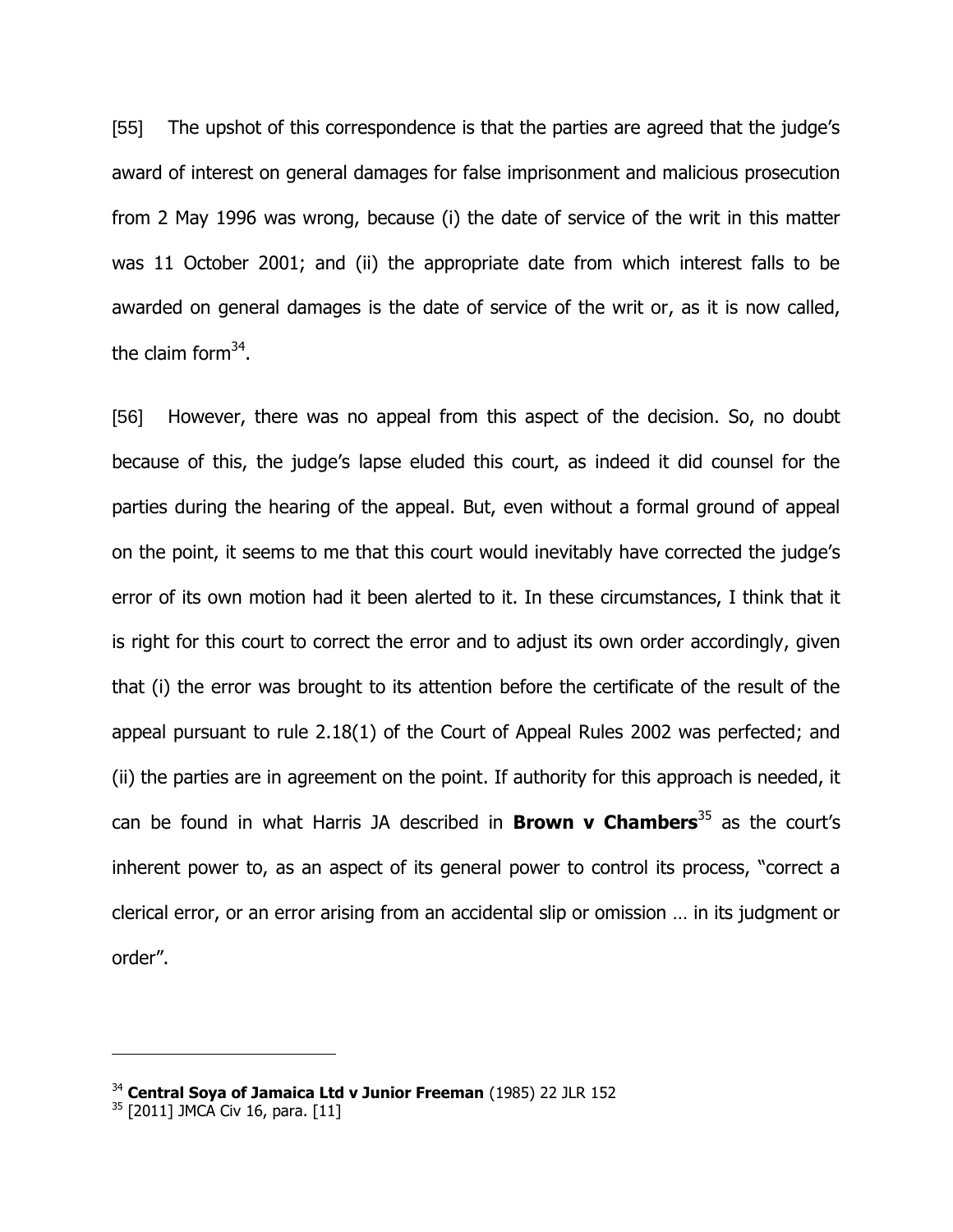[57] I would therefore propose that the order announced by the court on 24 June 2016 be amended in the manner indicated in bold print below:

1) Appeal allowed and the judgment of B Morrison J (Ag) is varied as follows.

2) Judgment is entered for the appellant against the respondents for -

- (i) false imprisonment in the sum of \$600,000.00, with interest at the rate of 6% per annum from **11 October 2001** to 21 June 2006 and thereafter at the rate of 3% per annum from 22 June 2006 to 10 September 2009;
- (ii) malicious prosecution in the sum of \$1,500,000.00 with interest at the rate of 6% per annum from **11 October 2001** to 21 June 2006 and thereafter at the rate of 3% per annum from 22 June 2006 to 10 September 2009;
- (iii) aggravated damages in the sum of \$400,000.00
- 2) Costs of the appeal to the appellant to be agreed or taxed.